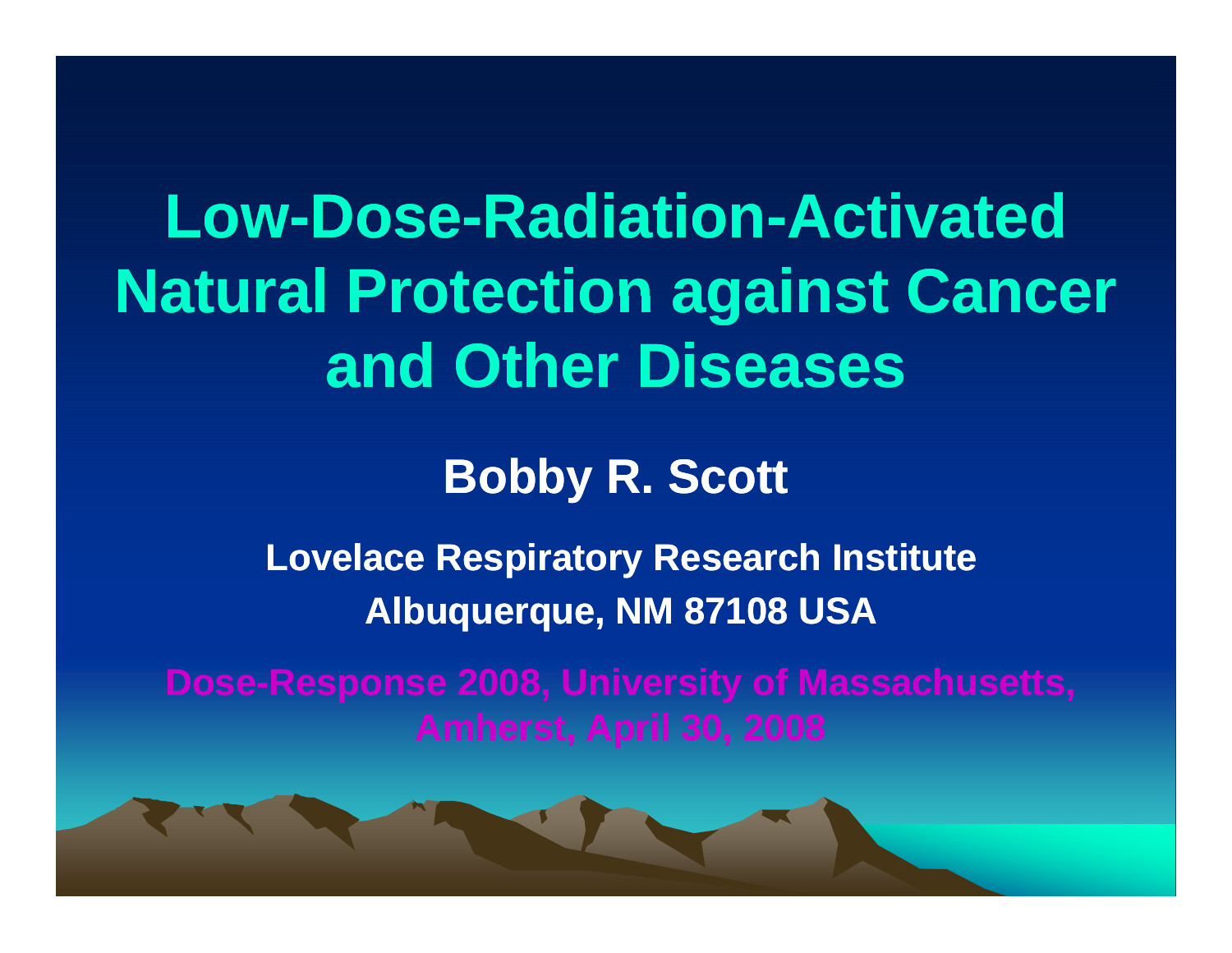### **Contents**

- Nuclear physics, radiation, and life
- Current vs. past natural background radiation exposures
- Current low-dose-radiation risk assessment paradigm: Linear-no-threshold
- Systems biology perspective on low-doseradiation risks
- Radiation activated-natural-protection (ANP) a biological basis for radiation hormesis
- Implications of radiation ANP for managing radiological and chemical terrorism incidents
- Conclusions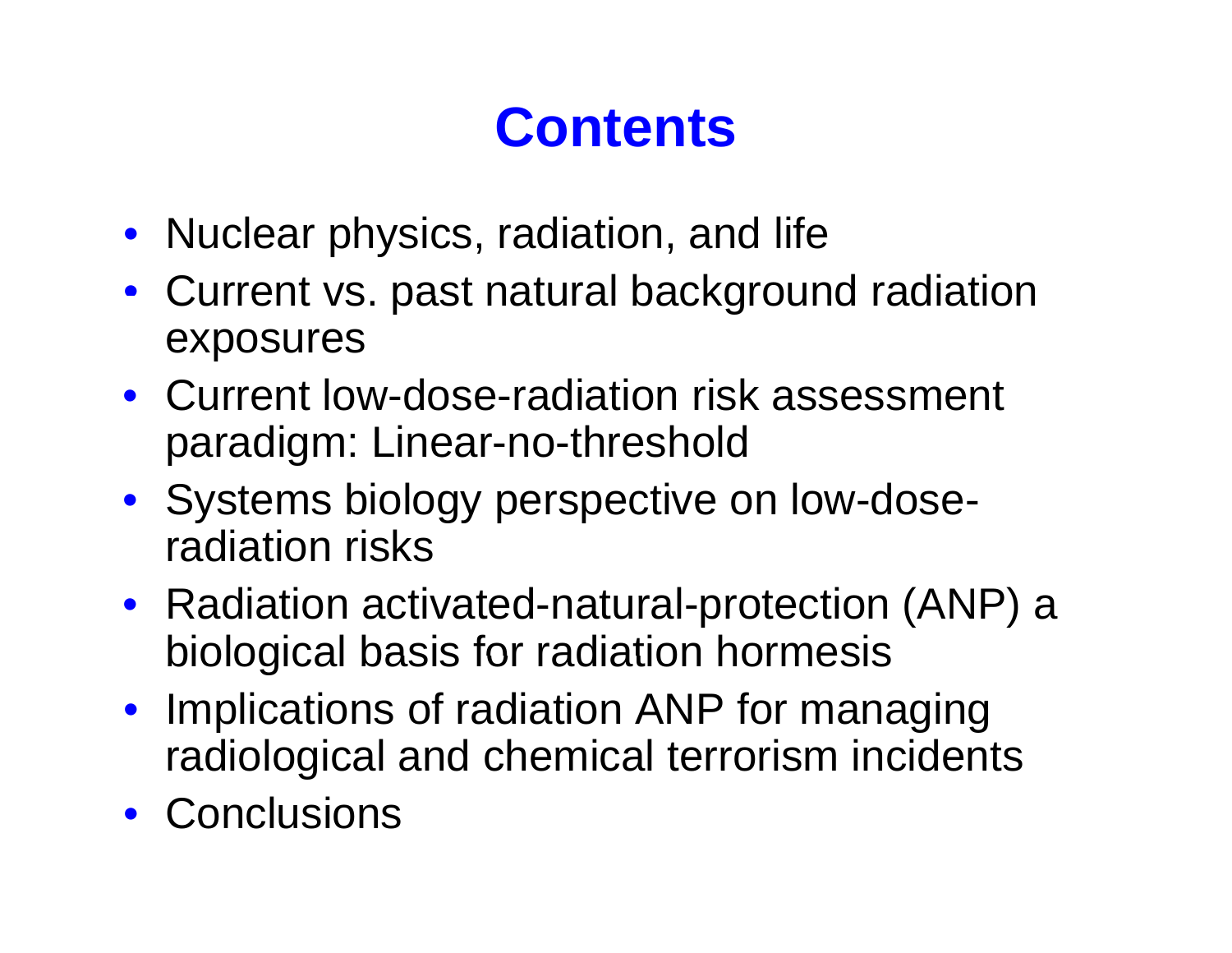### **Nuclear Physics, Radiation, and Life**

- The laws of nuclear physics (known and unknown) gave us radiation (ionizing and non-ionizing) (*Gerald Looney 2003*).
- Radiation-related nucleosynthesis within stars, supernova, and during the big bang gave us H, C, O, N and the other elements.
- All life therefore appears to be due, at least in part, to radiation reactions!

*http://www.sepp.org/Archive/NewSEPP/Hormesis-Looney.htm*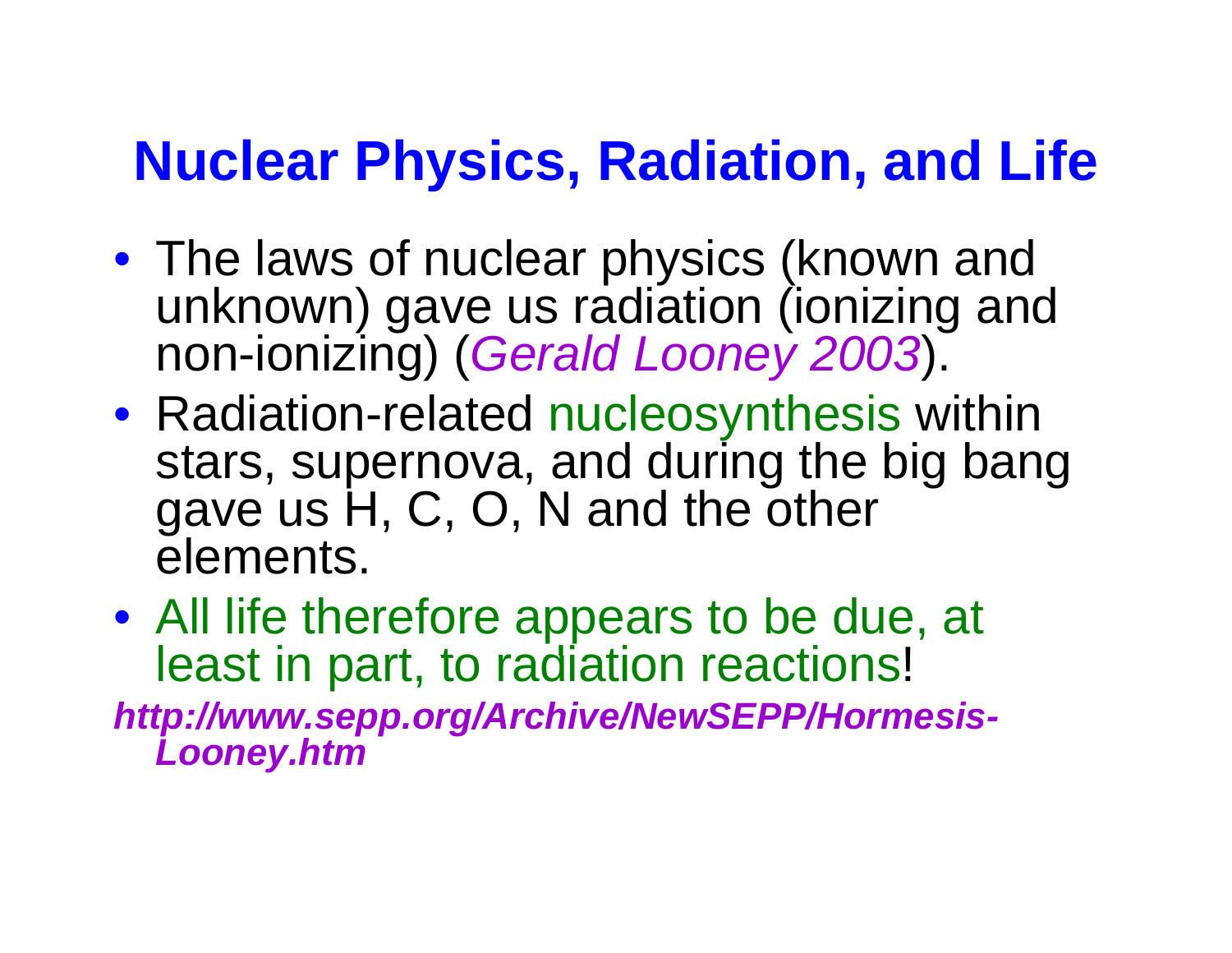### **Big Radiation Secret (Looney, 2003)**

- "And ... the biggest surprise and best-kept secret of all: a man isolated in … a chamber and secure from extrinsic background radiation would still experience significant intrinsic irradiation from himself.
- The human body, rather than being a chaste and inviolate vessel of biologic purity devoid of and unpenetrated by ionizing radiation, is actually its own radioactive repository and beehive of ionizing rays..."

*http://www.sepp.org/Archive/NewSEPP/Hormesis-Looney.htm*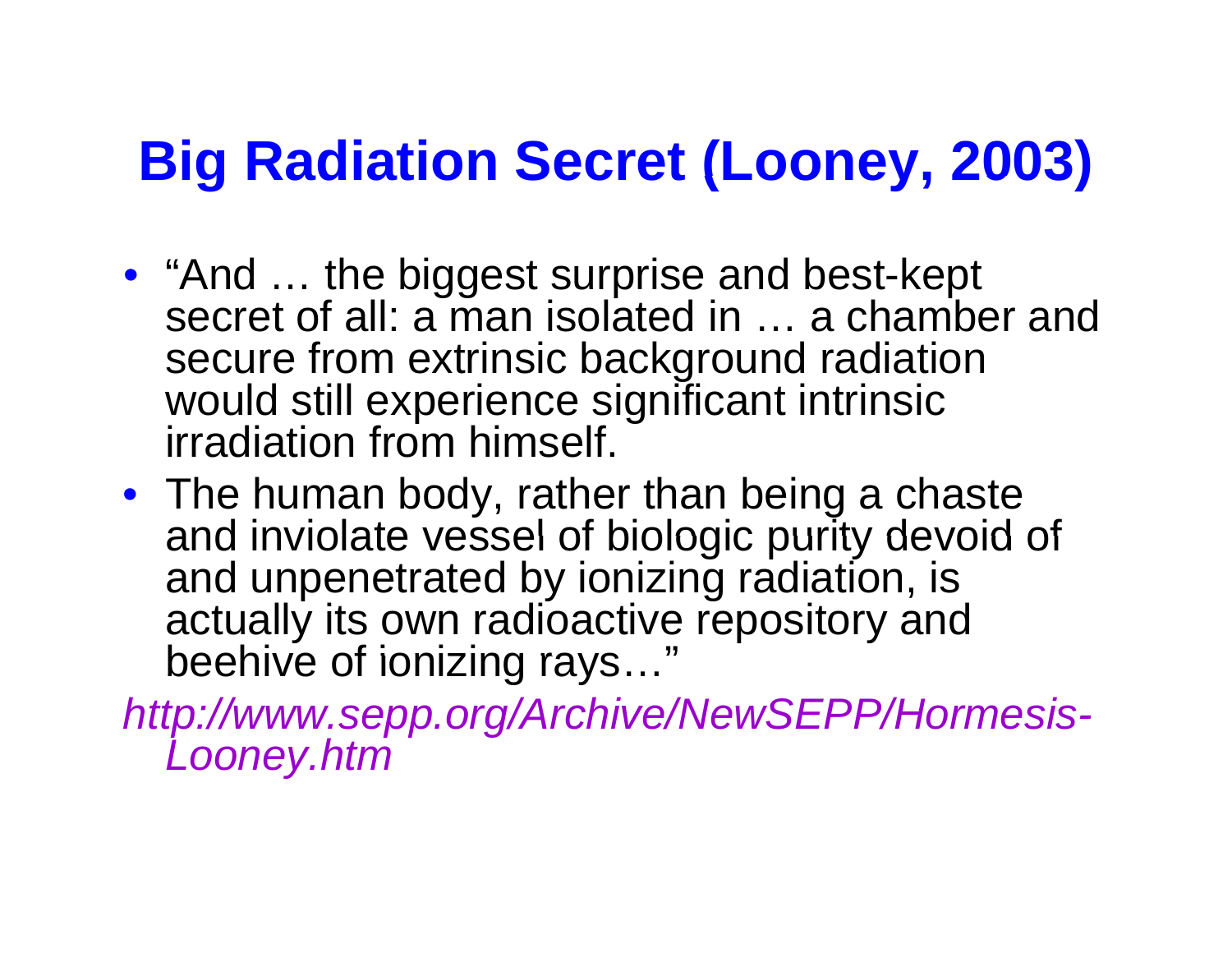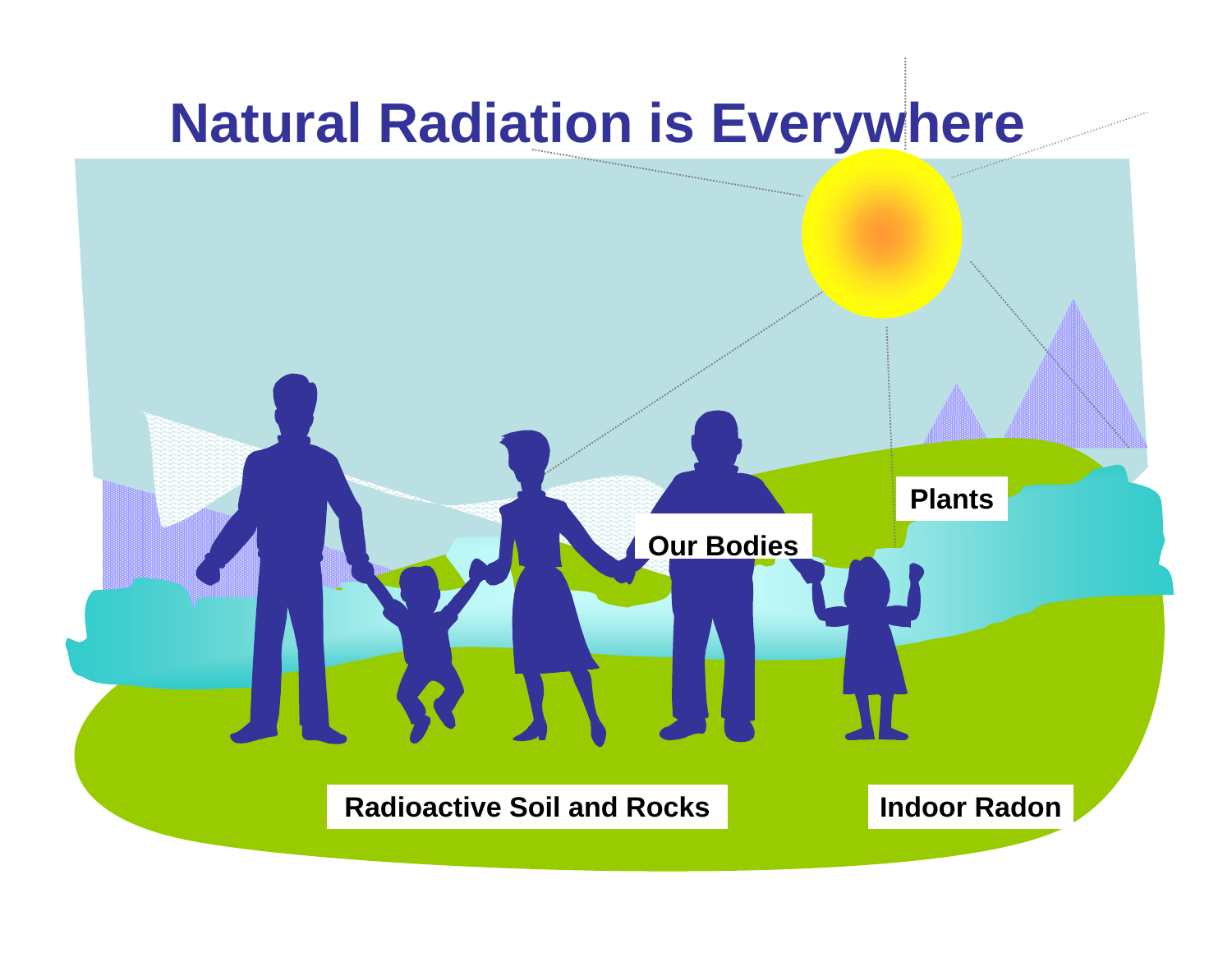#### **Natural Radioactivity from Potassium -40**

- Largest source of natural radioactivity for humans, followed by carbon-14.
- Physical half-life of 1.25 billion years.
- Mainly (88.8%) undergoes beta decay (0.51 MeV average energy) to stable calcium-40.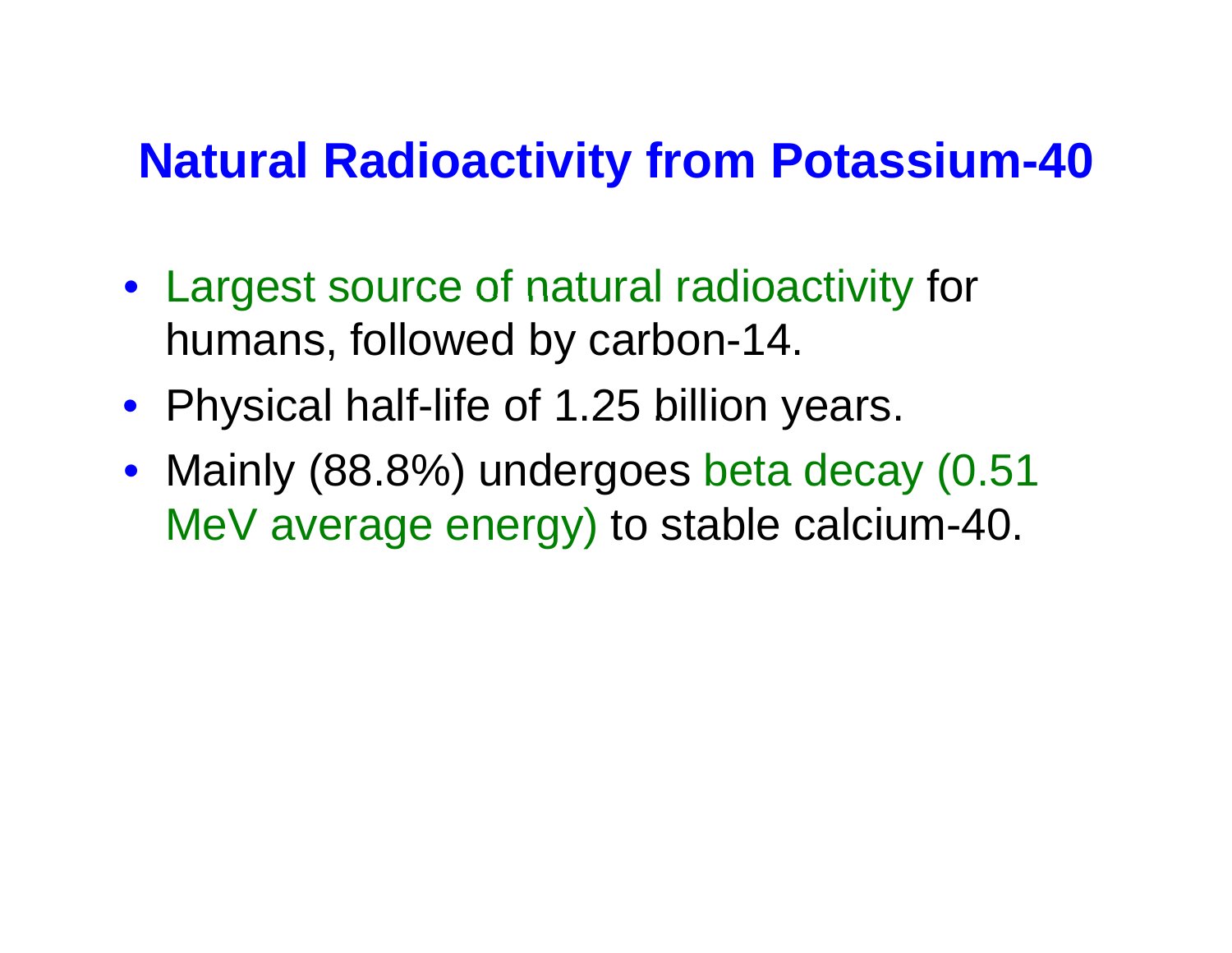### **Natural Radioactivity from Potassium-40 in 1 Pound of Food**

| Food              | <b>Disintegrations</b><br>per second<br>(Becquerel) | <b>Beta particle</b><br>emissions per<br>minute |
|-------------------|-----------------------------------------------------|-------------------------------------------------|
| <b>Red meat</b>   | 50                                                  | 2682                                            |
| Carrot            | 57                                                  | 3040                                            |
| White potato      | 57                                                  | 3040                                            |
| <b>Banana</b>     | 59                                                  | 3147                                            |
| Lima bean         | 78                                                  | 4148                                            |
| <b>Brazil nut</b> | 94                                                  | 5007                                            |

*Based on information from http://physics.isu.edu/radinf/natural.htm*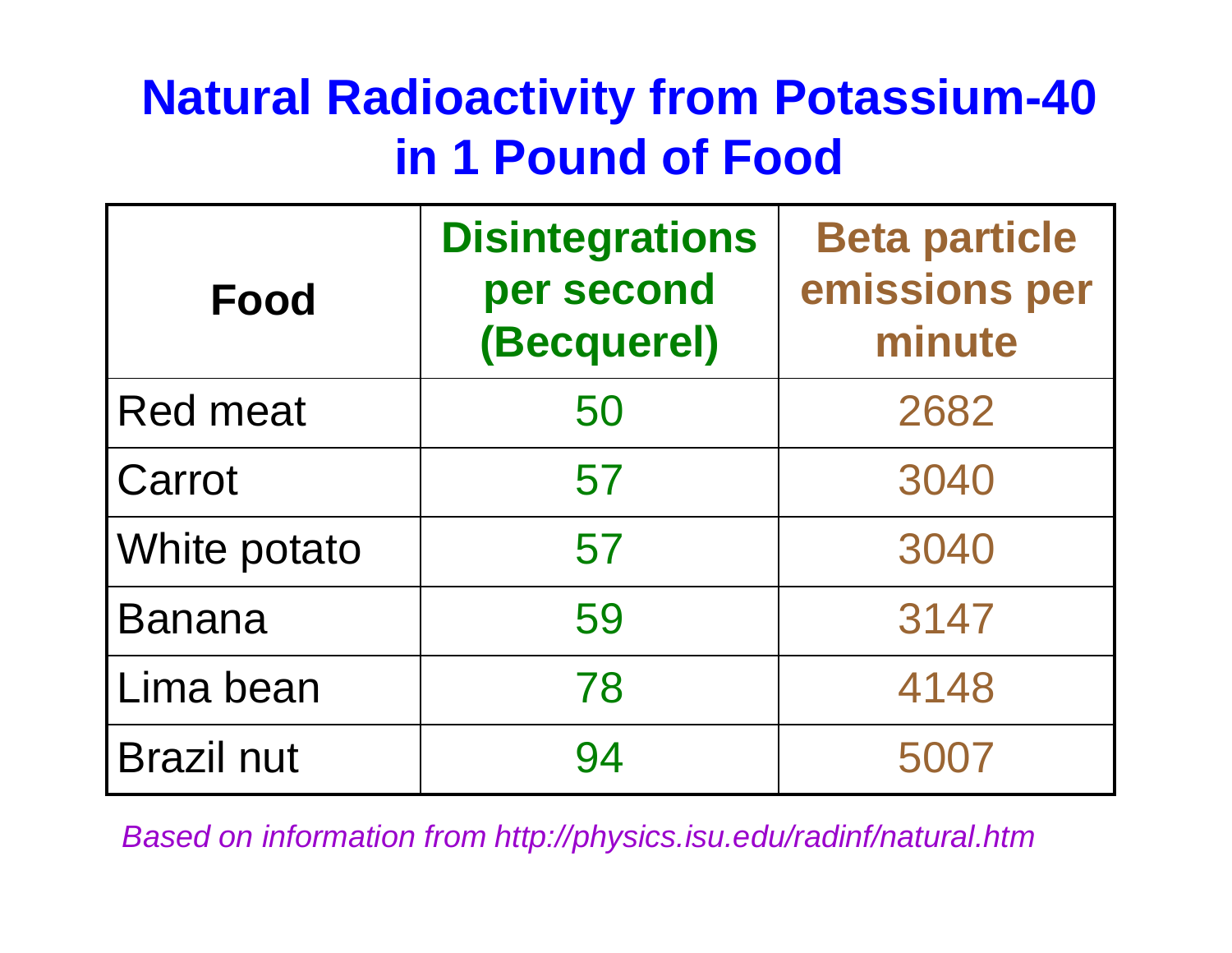#### **Natural Radioactivity in the Body of A Typical 70k g Adult Human**

| <b>Nuclide</b>          | <b>Approx. Total</b><br><b>Mass</b> | <b>Disintegrations per</b><br>day |
|-------------------------|-------------------------------------|-----------------------------------|
| Uranium isotopes        | 90 micrograms                       | 95 thousand                       |
| Thorium isotopes        | 30 micrograms                       | 9.5 thousand                      |
| Potassium-40            | 17 miligrams                        | 380 million                       |
| Radium isotopes         | 31 picograms                        | 95 thousand                       |
| Carbon-14               | 22 nanograms                        | 320 million                       |
| <b>Tritium isotopes</b> | 0.06 picograms                      | 2 million                         |
| Polonium isotopes       | 0.2 picograms                       | 3.2 million                       |

*Based on information from http://physics.isu.edu/radinf/natural.htm*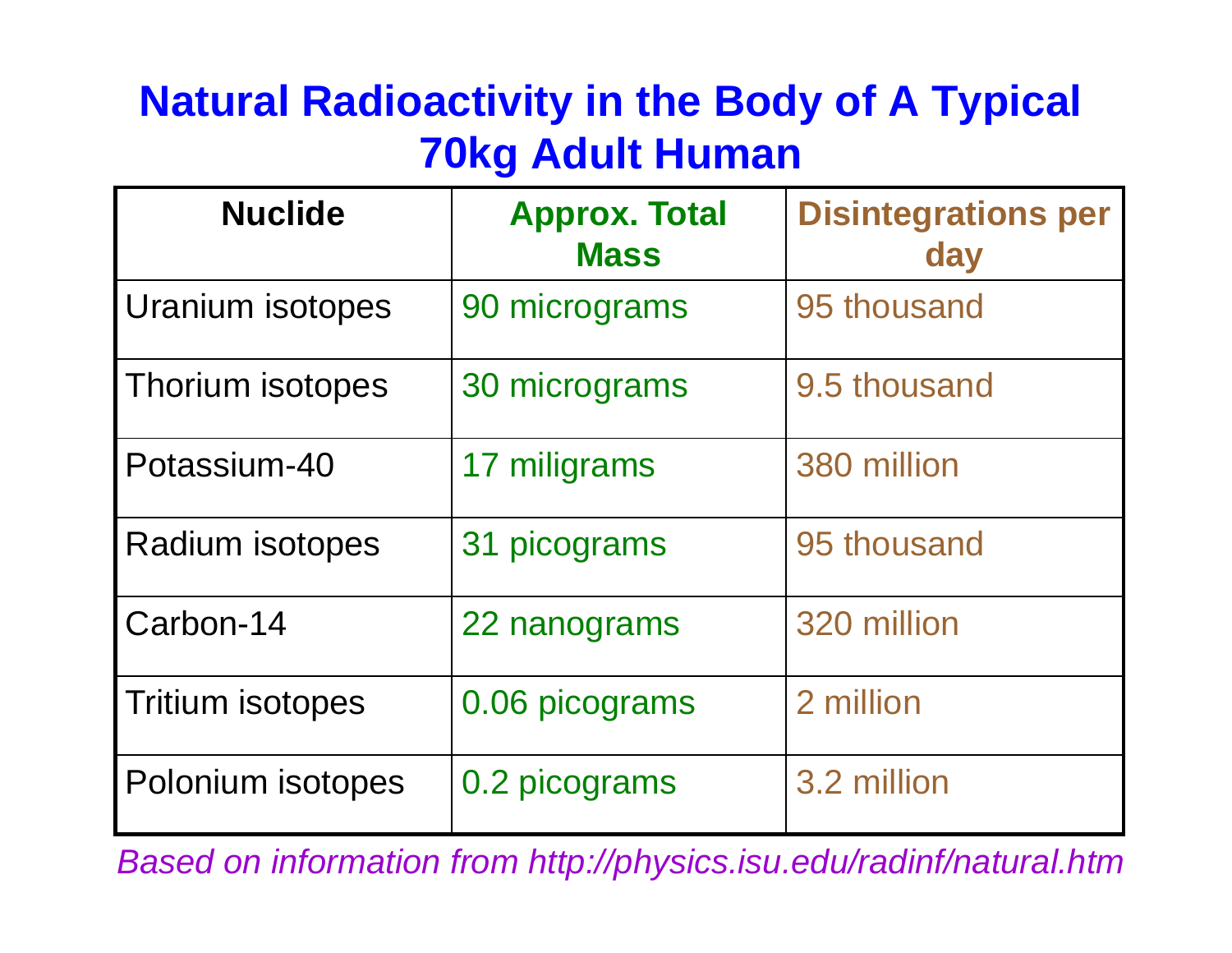#### **Natural Background Radiation was Much Higher When Mammalian Life Forms Arose on Earth**

"While generations of students and scientists have learned about radioactive decay and the half-lives of various radioactive elements and isotopes, virtually no one has turned the telescope around and discussed or documented the reverse view: The same number of half-life years taken back into the past produces a double-life, a doubling of radioactivity for these elements, and an incremental terrestrial background level many times higher than today's levels." (*Looney 2003*)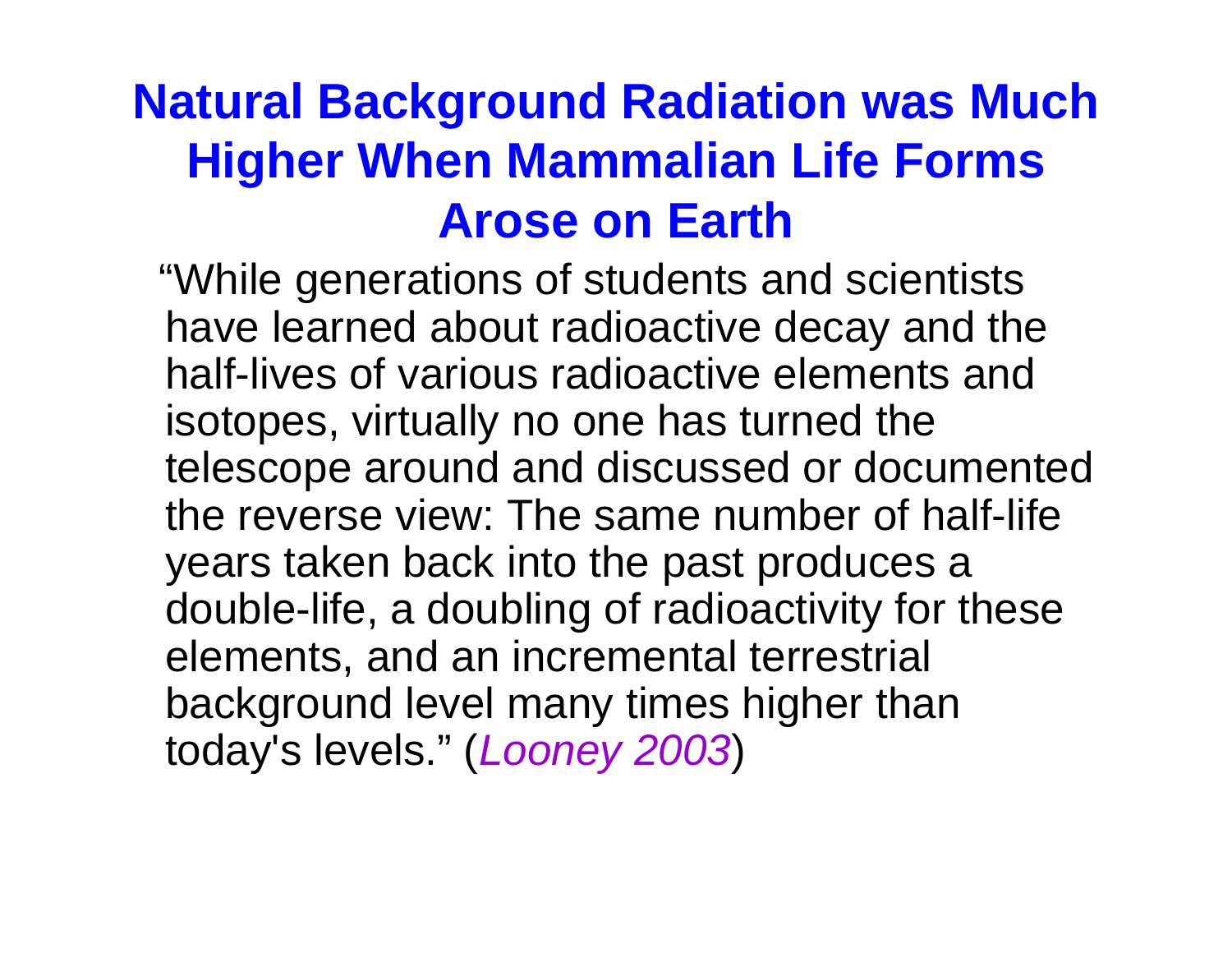## **Protective Processes that Arose During Higher Natural Radiation Environments on Earth**

Evolution in high natural radiation environments have provided mammals with:

- DNA repair
- $\bullet$  Apoptosis
- Cell repopulation
- $\bullet$ Immune system defenses

*Do these processes therefore operate more efficiently in higher than current natural radiation environments?*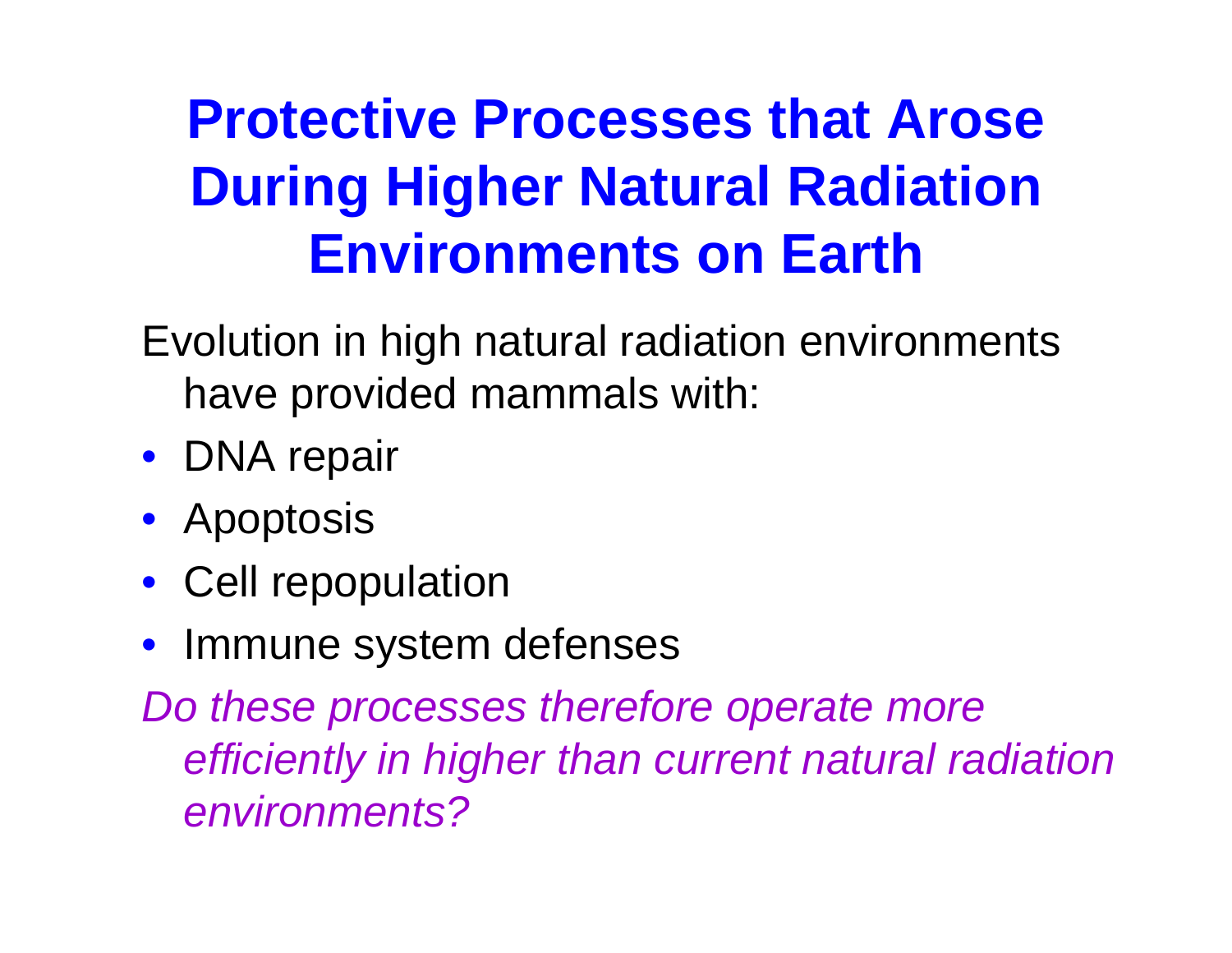**Current LNT Risk Assessment Paradigm which Ignores Natural Protection Against Radiation Harm**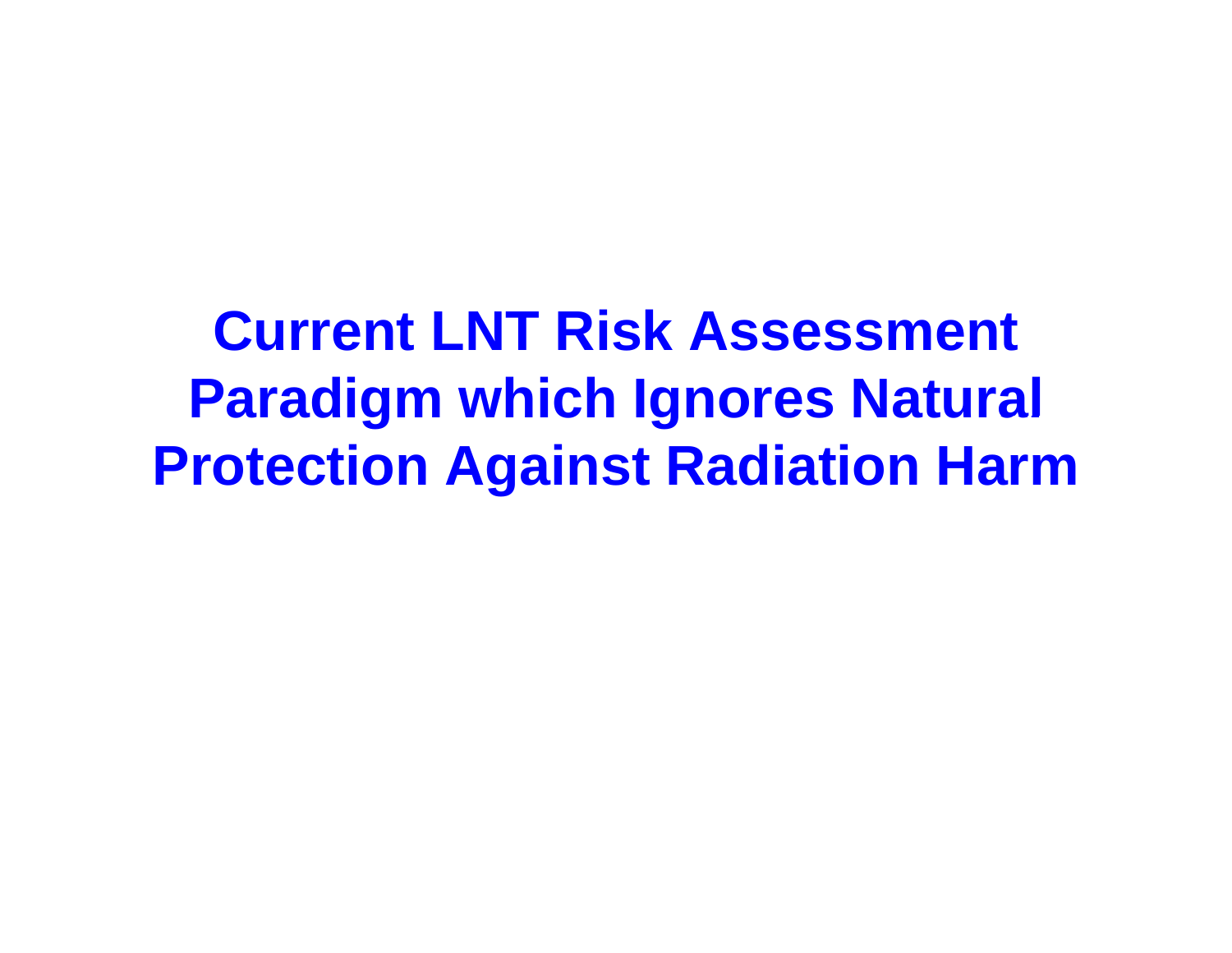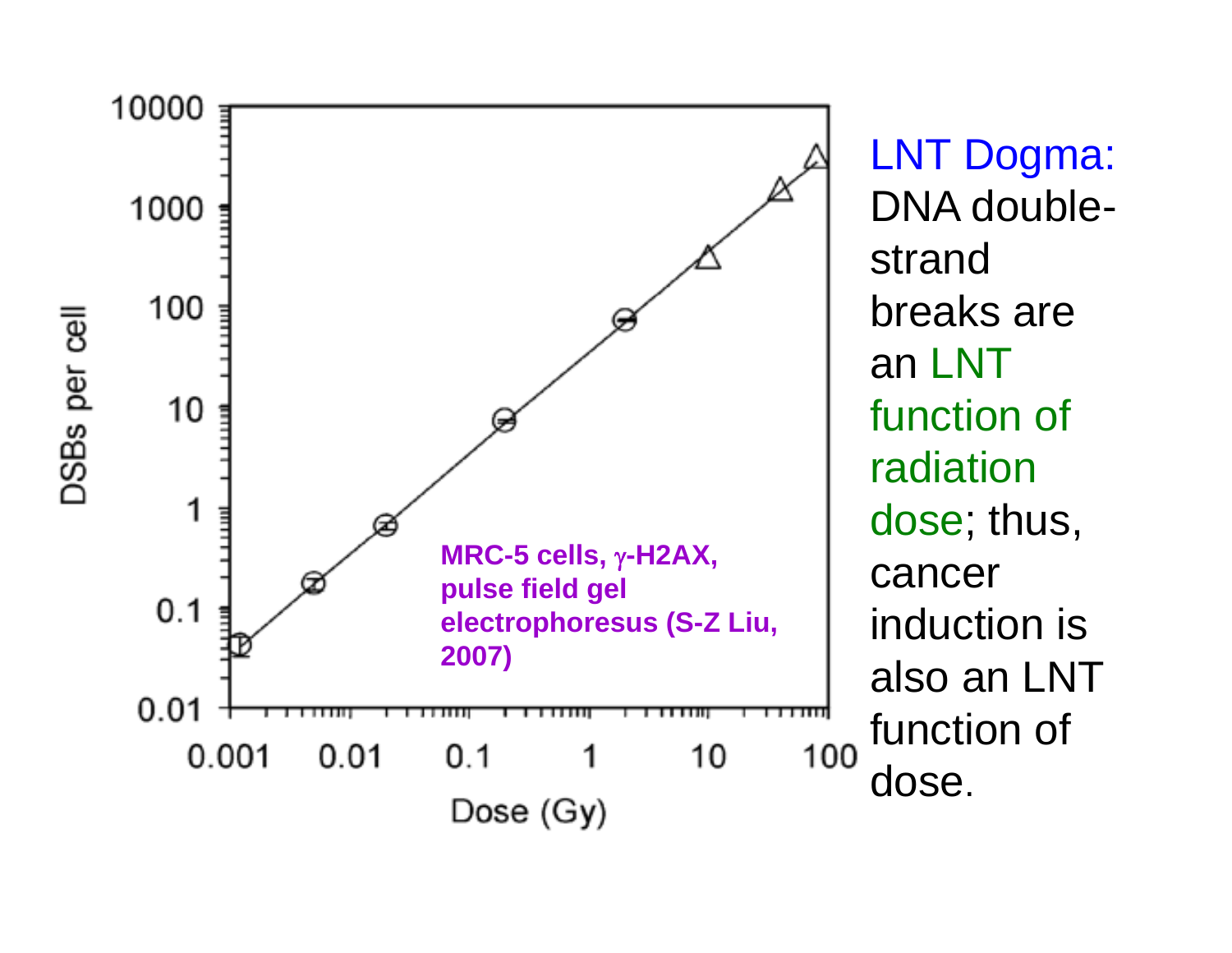### **Risk Implication of LNT Model LNT**

- Any amount of radiation will cause cancers in a very large population.
- Doubling the radiation dose doubles the number of cancer cases.
- Allows use of weighted doses, fixed risk coefficients, and back-of-the-envelope calculations of cancer risk.
- Such back-of-the-envelope calculations following the Chernobyl accident led to predictions of up to hundreds of thousands of cancer deaths.
- The predicted large number of deaths did no occur.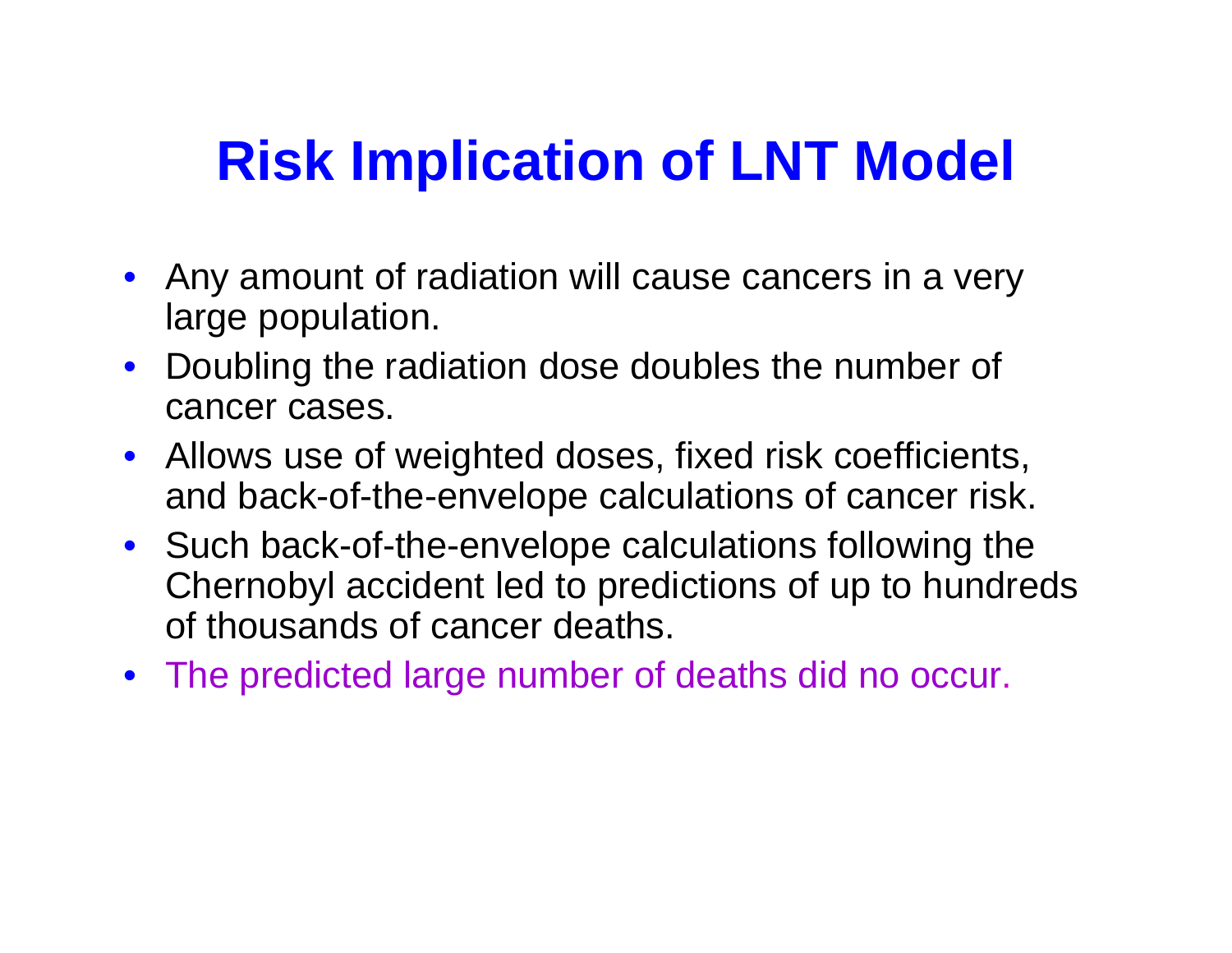#### **LNT-Based Radiation Protection System**

- Equivalent dose: A weighted tissue-specific dose that is intended to account for the different effectiveness of different radiation types.
- Effective dose: A weighted dose intended to relate non-uniform exposure to uniform gamma-ray exposure over the body.
- The indicated doses are justified based on the LNT hypothesis.
- Typical dose units: sievert (Sv) and millisievert (mSv)
- Humans are protected by limiting effective dose.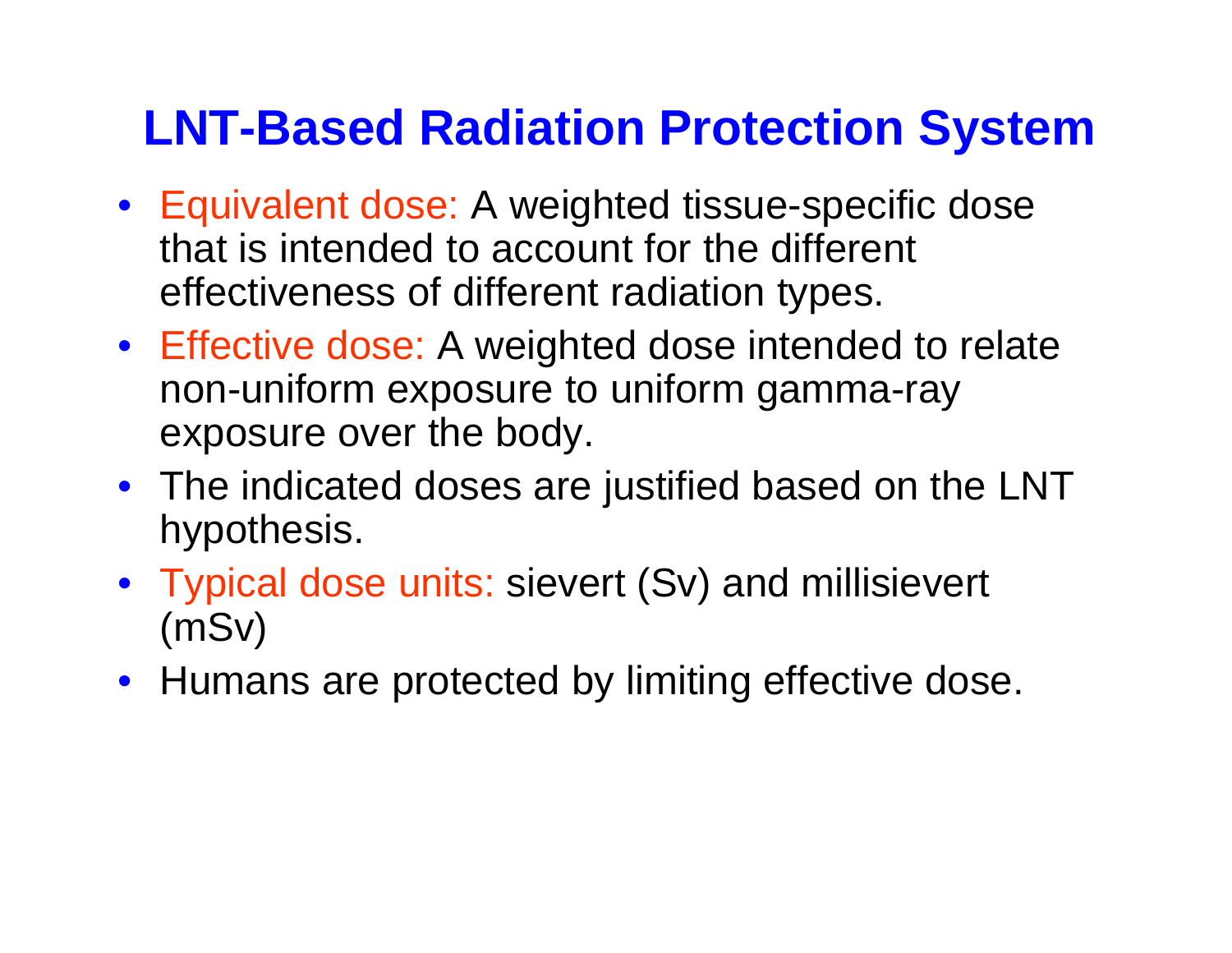#### **Radiation Limits (Metting 2006)**

- Public drinking water (EPA): 0.04 mSv/y
- Releases to air (EPA): 0.1 mSv/y
- Security personnel scanners (ANSI): 0.25 mSv/y
- Public exposure (DOE, NRC): 1 mSv/y
- DOE administrative control: 20 mSv/y

• Worker exposure (DOE, NRC): 50 mSv/y *Average background radiation exposure in the U.S. is approximately 3 mSv/y*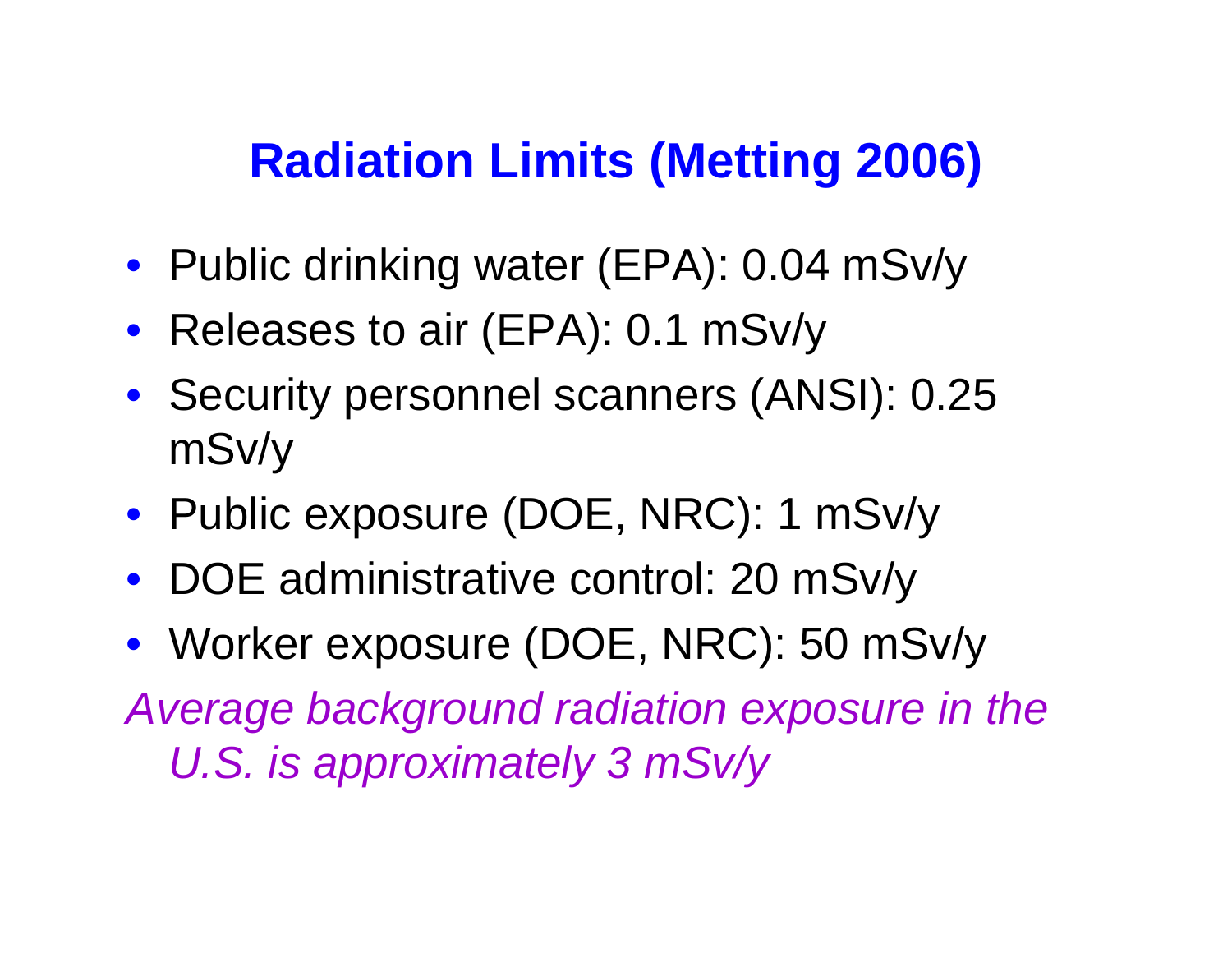### **Systems Radiation Biology Perspective for Cancer Induction**

- Although the risk of DSB rises linearly with dose, a second risk relates to the probability that initial DSB will lead to cancer.
- The second risk is a nonlinear function of dose and is influenced by protective signaling (L. Feinendegen).
- The protective signaling provides a biological basis for radiation activated natural protection against diseases.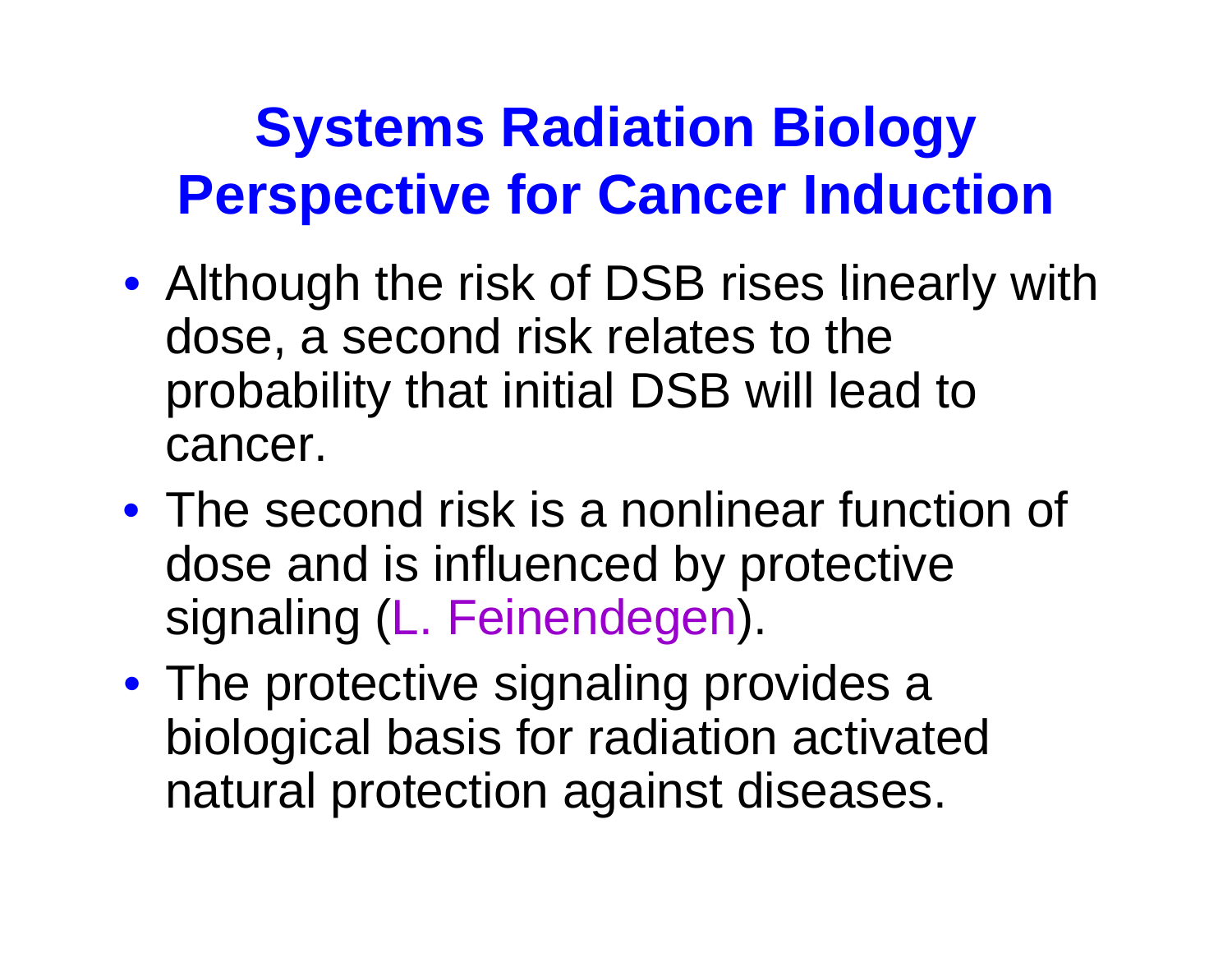### **Added Low-Dose, Low-LET Radiation Protects Us**

- Protects against chromosomal damage (Ed Azzam's group)!
- Protects against mutation induction (Pam Sykes' group), even when the low dose follows a large dose (Tanya Day's work)!
- Protects against neoplastic transformation (Les Redpath's group)!
- Protects against high dose chemical - and radiation-induced cancer (Kazou Sakai's group)!
- Enhances immune system defense (Shu-Zheng Liu's group)!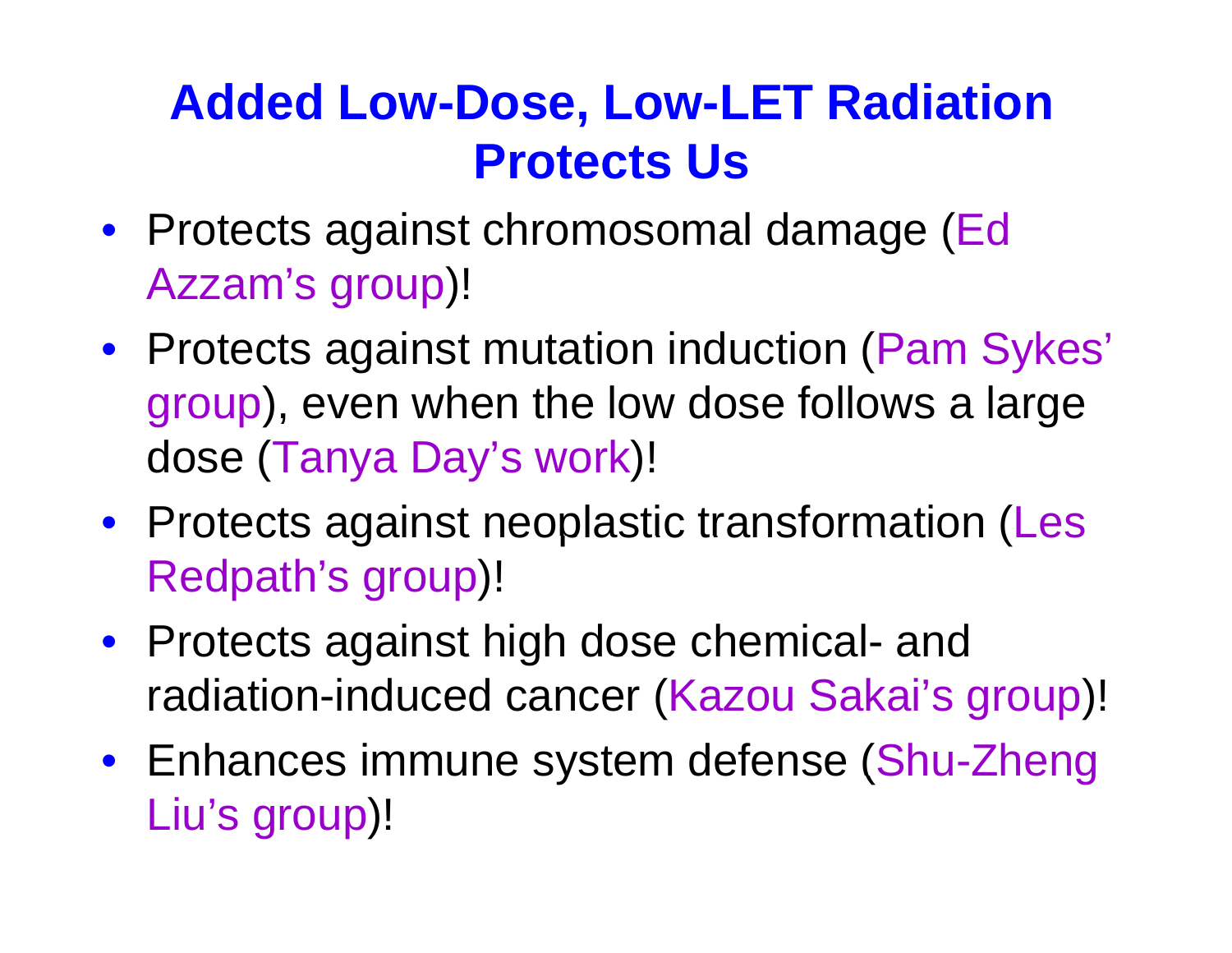#### **Added Low-LET Radiation Protects Us ( ti d) (continued)**

- Suppresses cancer induction by alpha radiation (Chuck Sanders group)!
- Suppresses metastasis of existing cancer (Kiyohiko Sakamoto's group)!
- Suppresses growth of transplanted lymphoma cells (Kaushala Prasad Misra's group)!
- Extends tumor latent period (Ron Mitchel's group)!
- Protects against diseases other than cancer (Kazuo Sakai's group)!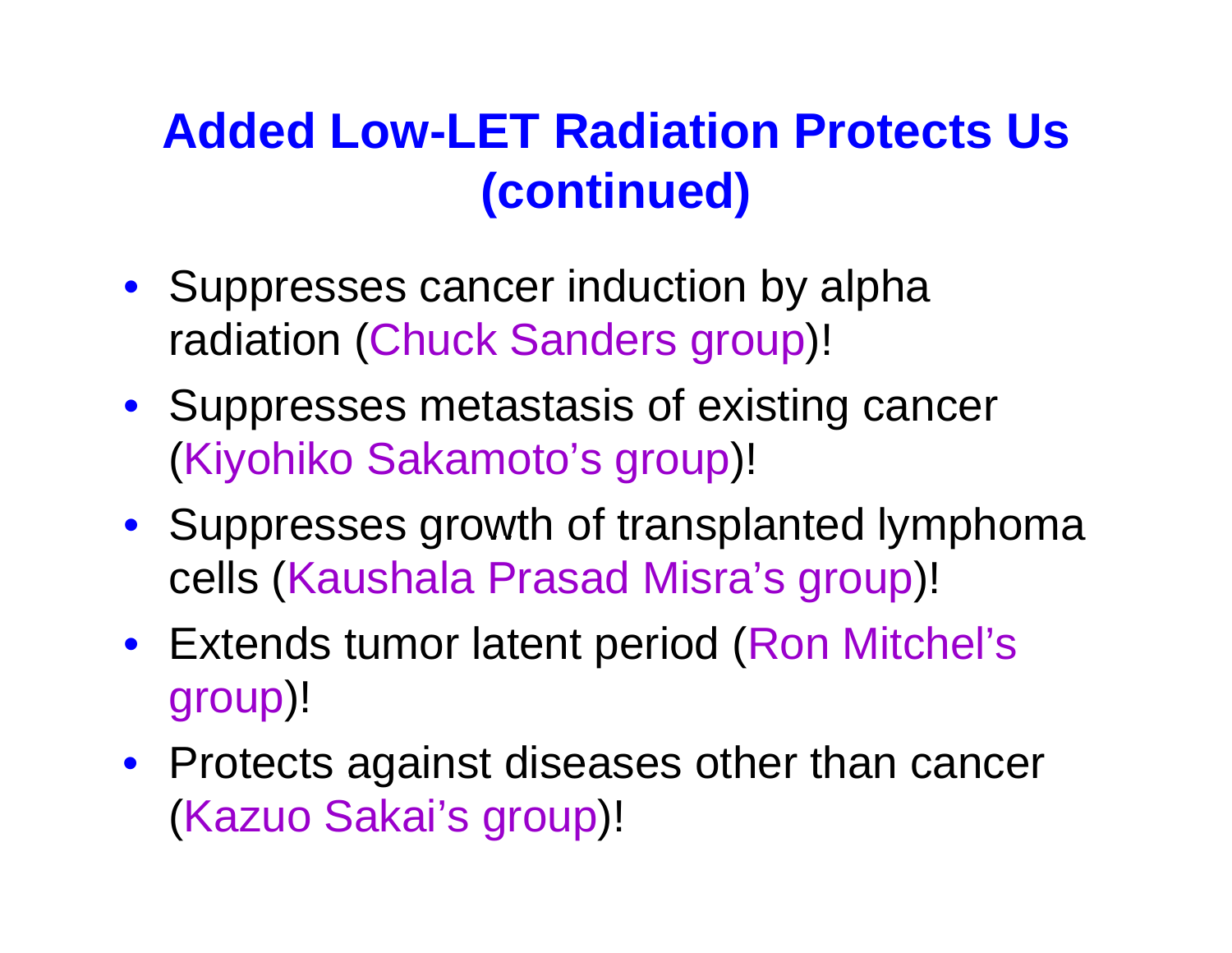#### **Systems Radiation Biology Related Activated Natural Protection (ANP)**

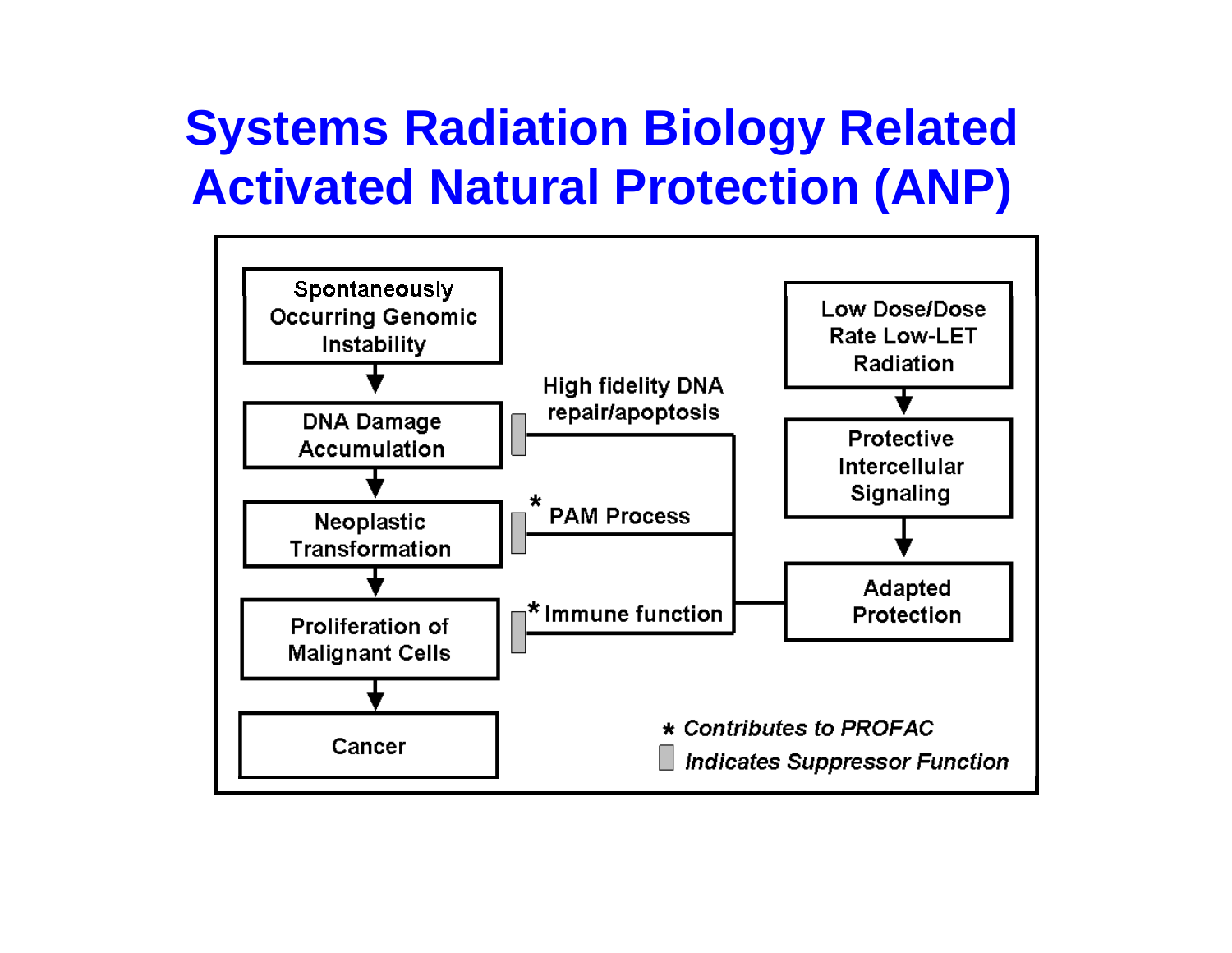# **Protective Apoptosis Mediated (PAM) P i Fib bl (PAM) Process in Fibroblast**



*G. Bauer 2000: epigenetic pathways.*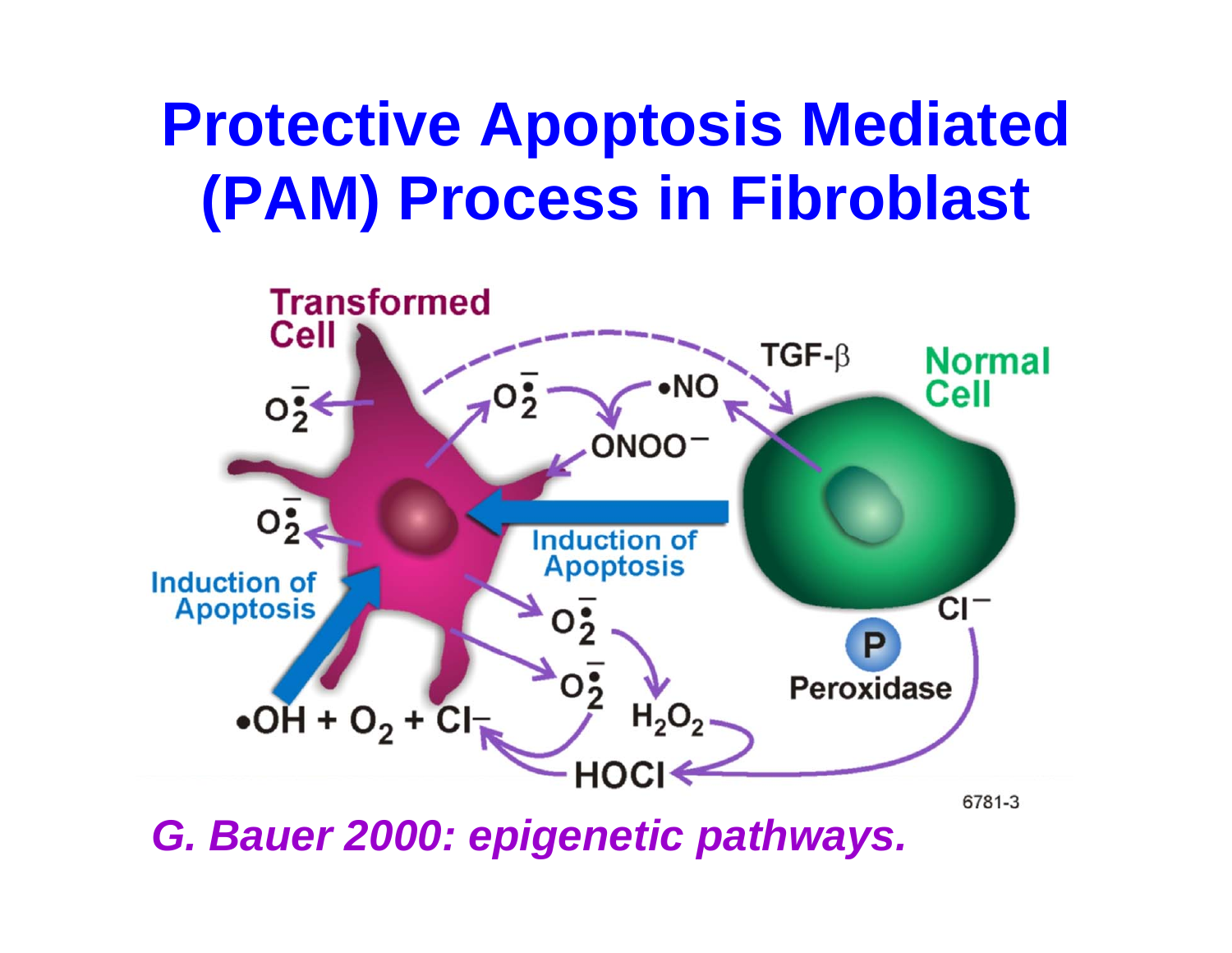#### **Systems-Biology-Related Tumor Control Stimulated by Low-Dose Radiation**



*G. Dranoff. Nat Rev Cancer 4: 11-22, 2004.*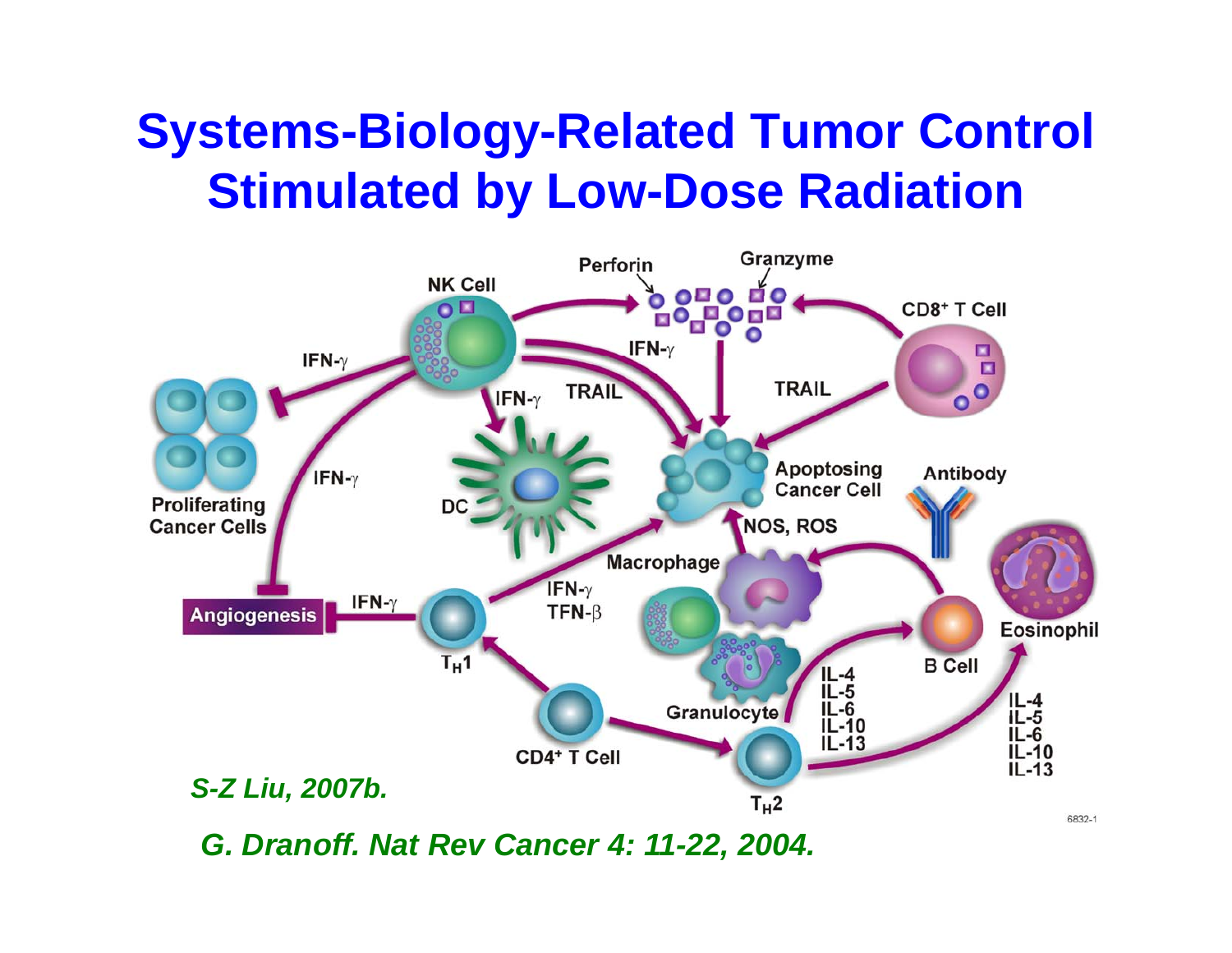#### **Cytotoxic T Lymphocyte Destroying Cancer Cell (** *S -Z Liu, 200 7***)**

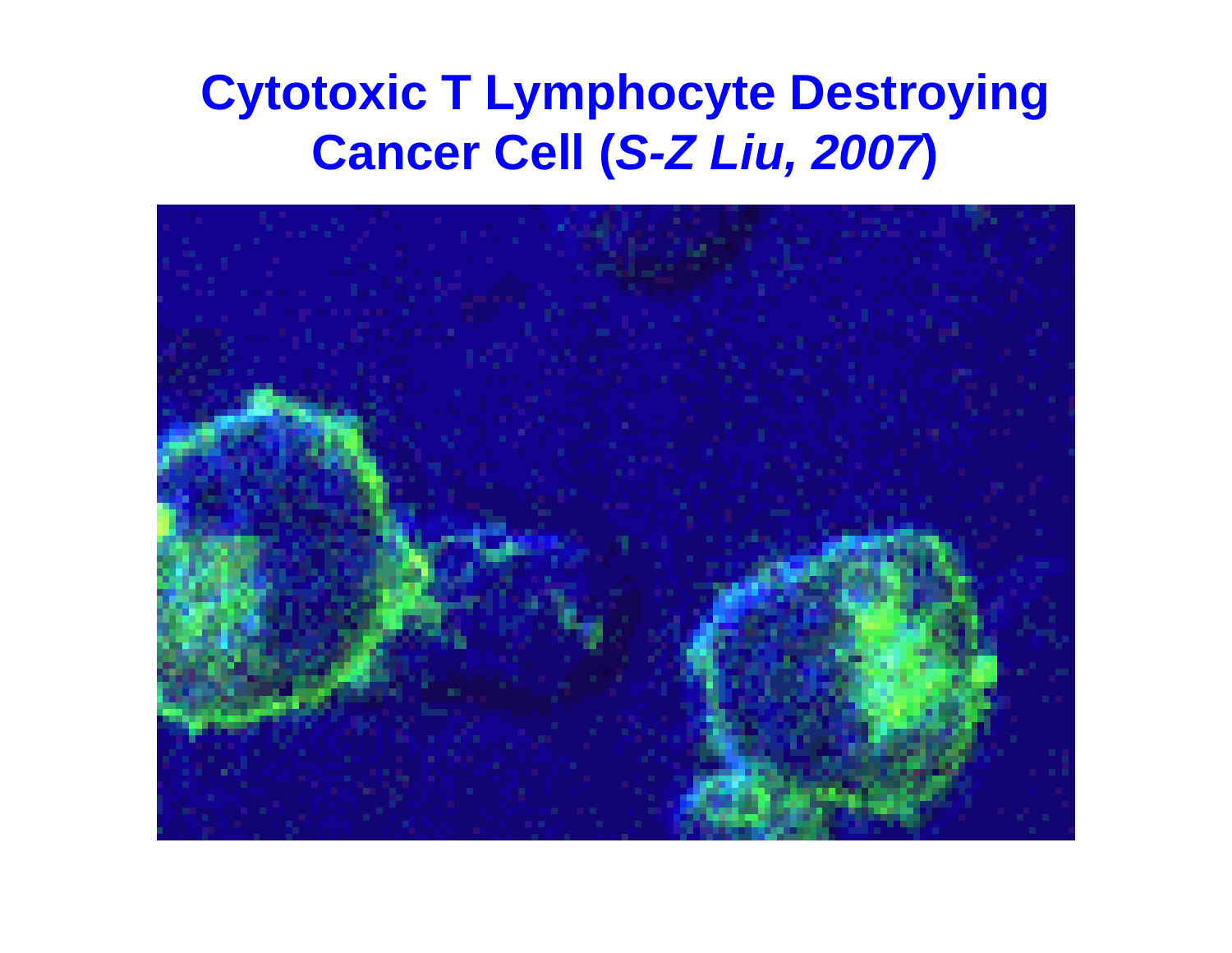### **Low-Dose X-Ray Stimulated Cellular Immunity in Mice (** *S -Z Liu, 2007 Z* **)**

| <b>Parameter</b>                                 | <b>Dose</b><br>(mGy) | <b>Change</b><br>(%) | P value |
|--------------------------------------------------|----------------------|----------------------|---------|
| <b>NK</b> activity                               | 75                   | $+19$                | < 0.05  |
| Mac. activity                                    | 75                   | $+52$                | < 0.05  |
| <b>Cytotoxic T</b><br>Lymphocytes                | 75                   | $+40$                | < 0.01  |
| Antibody depen.<br>cell mediated<br>cytotoxicity | 75                   | $+30$                | < 0.05  |
| T cell proliferat.                               | 77                   | $+101$               | < 0.01  |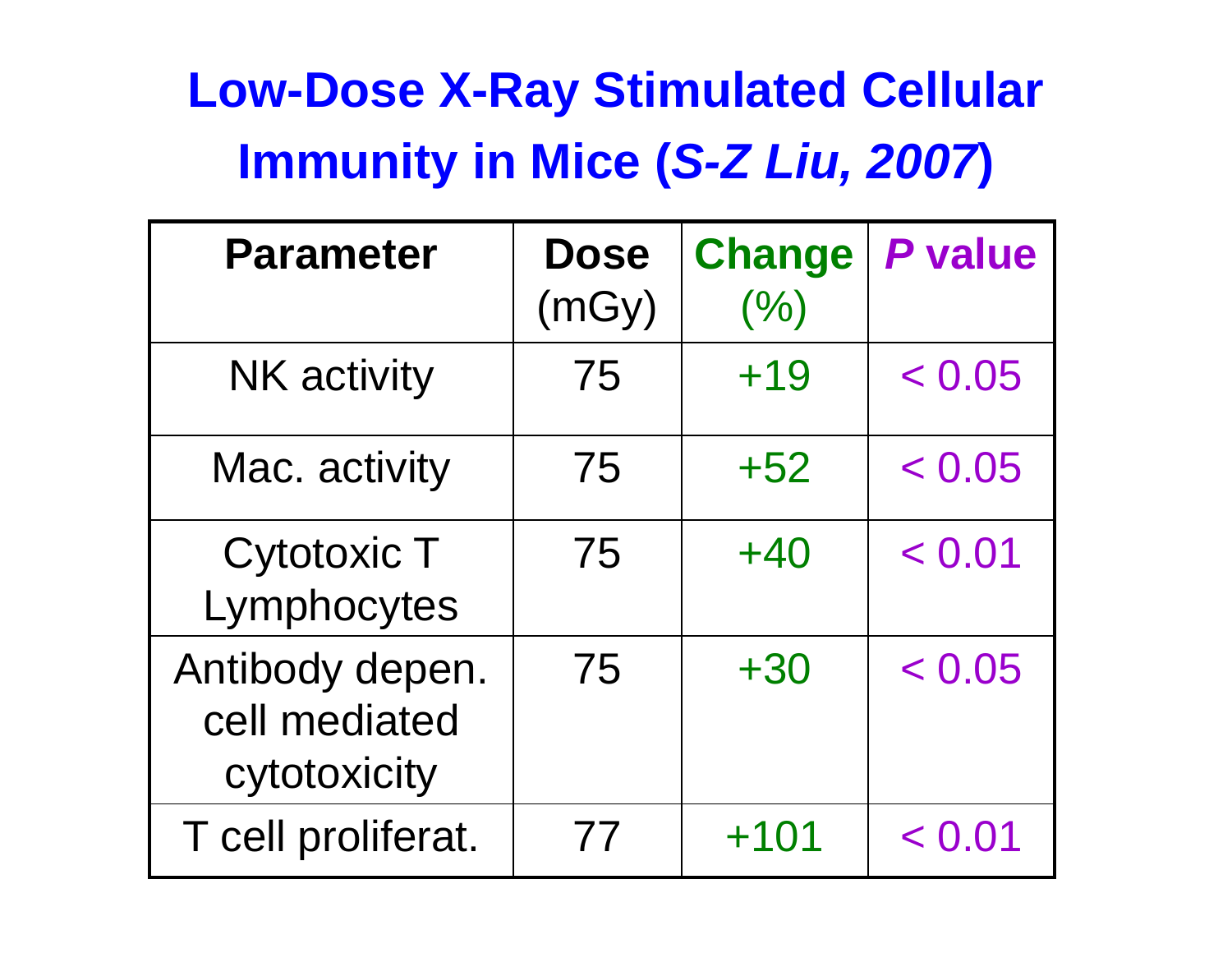

*(Fan XH and Liu S-Z. JNBUMS 1989,*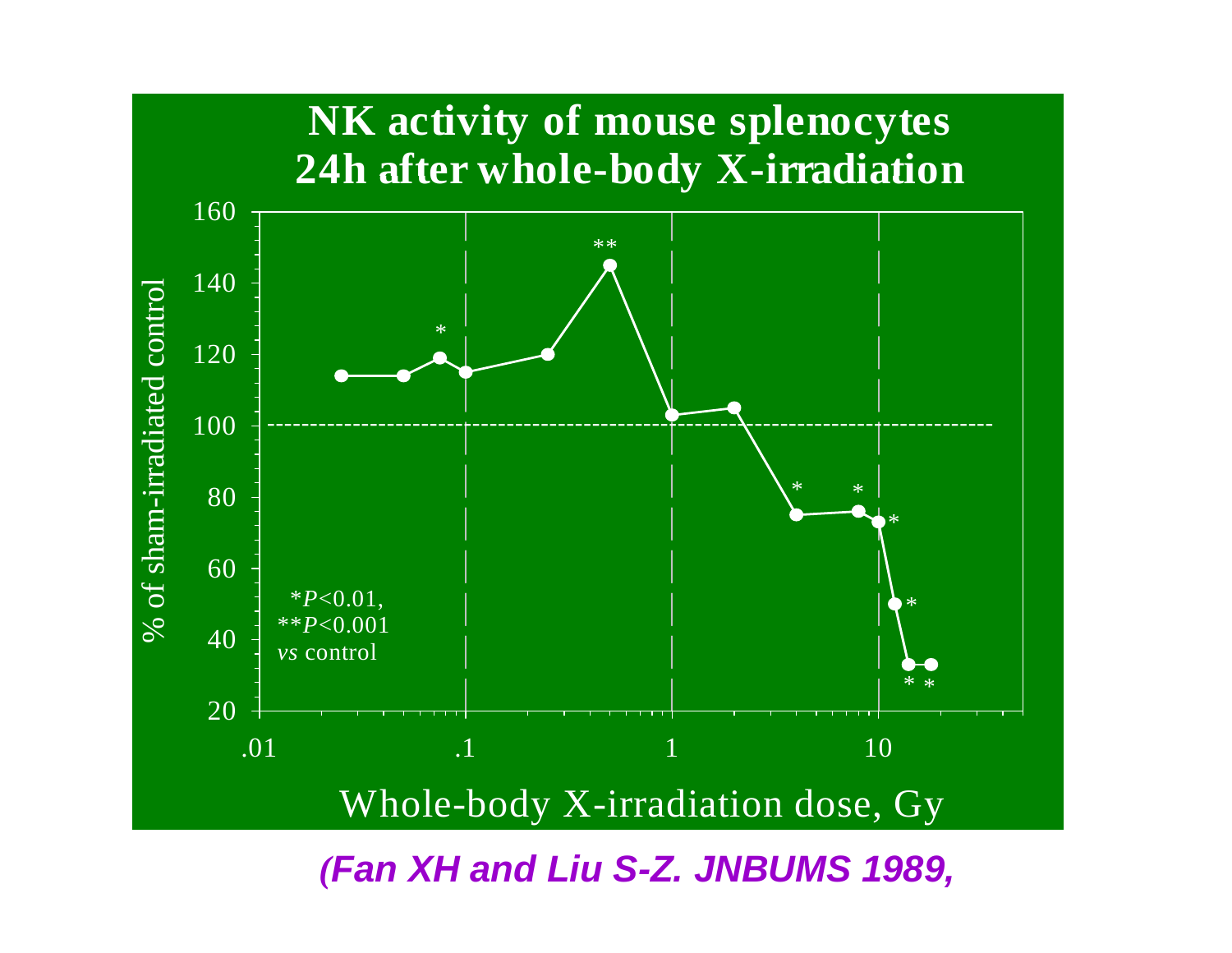#### **Low-Dose-Rate Gamma Ray ANP against MC-Induced Skin Tumors**



*K. Sakai, 2005 International Dose-Response Conference presentation*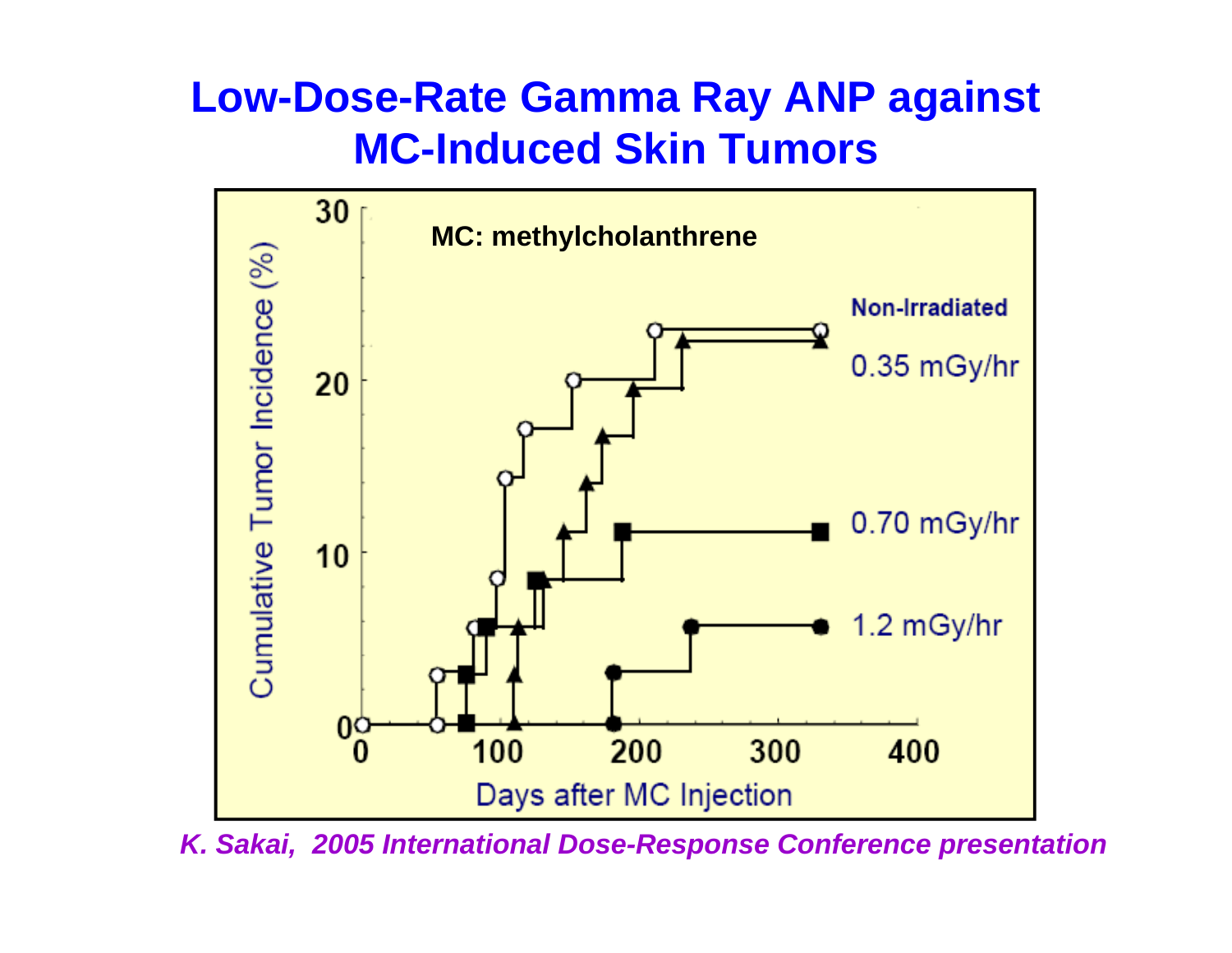#### **Gamma-Ray ANP Against Diseases Among Nuclear Shipyard Workers**

| <b>Cause of Death</b>          | <b>SMR</b>                               | p value      | <b>PROFAC</b> |
|--------------------------------|------------------------------------------|--------------|---------------|
| Allergic, endocrine, metabolic | $0.69 \pm 0.12$   4.9 x 10 <sup>-3</sup> |              | 0.31          |
| All respiratory disease        | $0.62 \pm 0.08$   1.0 x 10 <sup>-6</sup> |              | 0.38          |
| <b>Pneumonia</b>               | $0.68 \pm 0.04$                          | $< 10^{-14}$ | 0.32          |
| <b>Emphysema</b>               | $0.63 \pm 0.26$ 7.7 x 10 <sup>-2</sup>   |              | 0.37          |
| <b>Asthma</b>                  | $0.30 \pm 0.43$   5.2 x 10 <sup>-2</sup> |              | 0.70          |
| All infectious & parasitic     | $0.86 \pm 0.72$   4.2 x 10 <sup>-1</sup> |              | 0.14          |
| <b>Total mortality</b>         | $0.78 \pm 0.04$   1.9 x 10 <sup>-8</sup> |              | 0.22          |

*Based on combining SMR data from Sponsler and Cameron (2005).*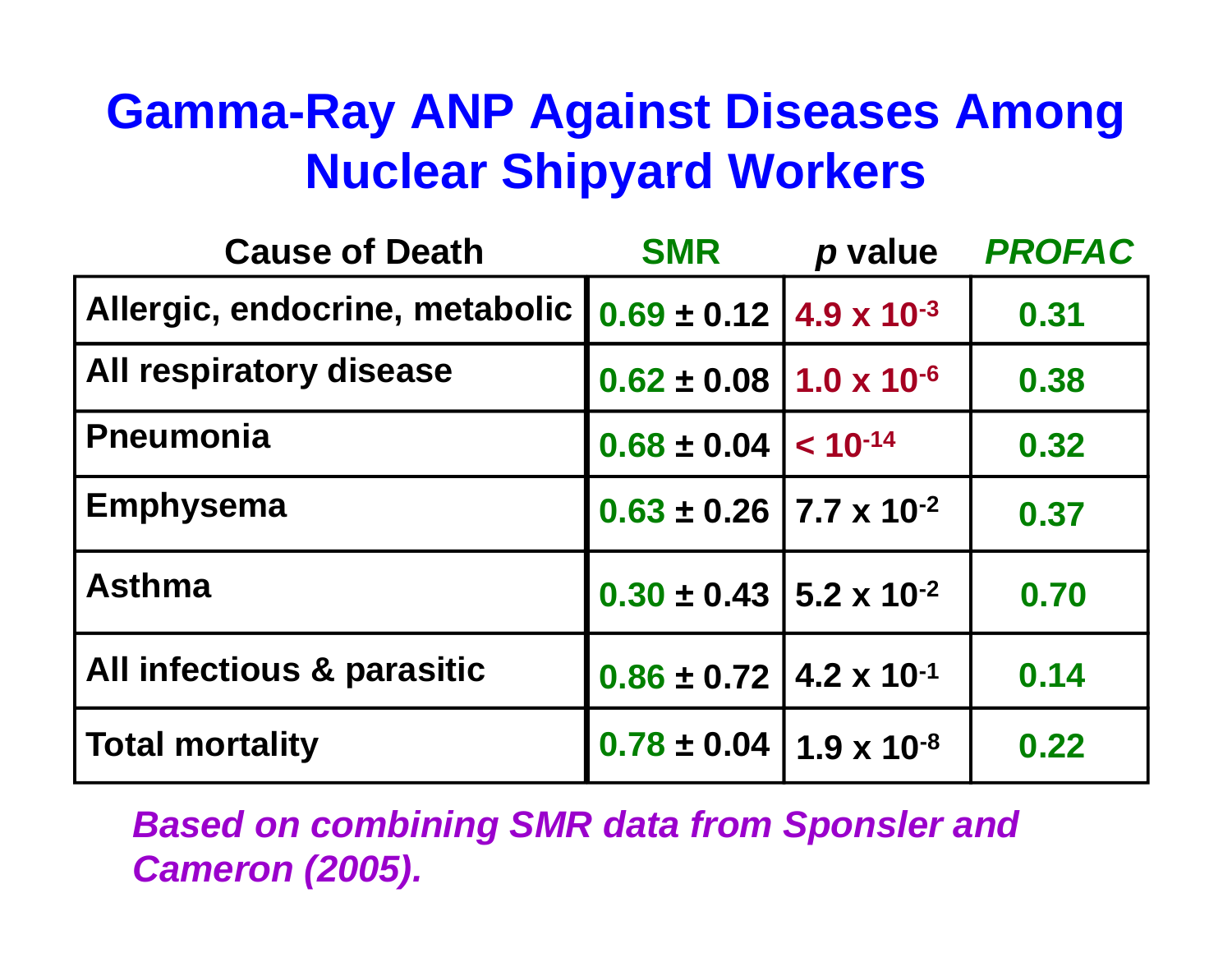### **Gamma-Ray ANP Against Alpha Radiation Induced Lung Cancer**

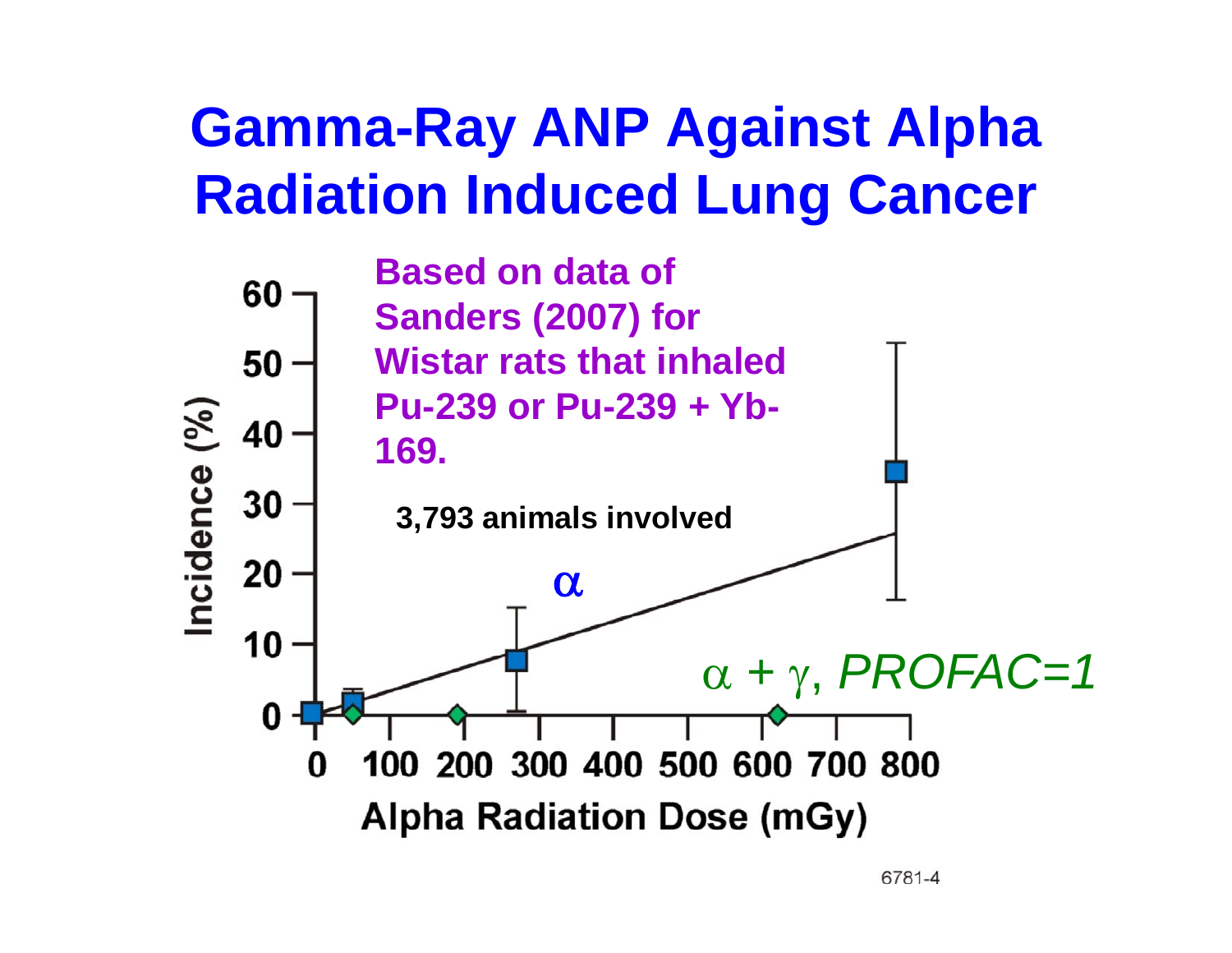#### **Protection Factors (***PROFAC***) for Radon-Spa Areas in Japan (Misasa)**

| <b>Cancer Site or</b> | <b>PROFAC</b>    |                        |  |  |
|-----------------------|------------------|------------------------|--|--|
| <b>Type</b>           | <b>Females</b>   | <b>Males</b>           |  |  |
| Leukemia              | $0.47 \pm 0.016$ | $0.56 \pm 0.016$       |  |  |
| <b>Stomach</b>        | $0.55 \pm 0.016$ | $0.60 \pm 0.016$       |  |  |
| <b>Breast</b>         | $0.74 \pm 0.014$ | (results not reported) |  |  |
| Lung                  | $0.81 \pm 0.012$ | $0.53 \pm 0.016$       |  |  |
| <b>Colon/rectum</b>   | $0.86 \pm 0.011$ | $0.70 \pm 0.015$       |  |  |

**Radon exposure involves a beta/gamma component, which is considered protective protective.** *Data from Mifune et al. 1992*

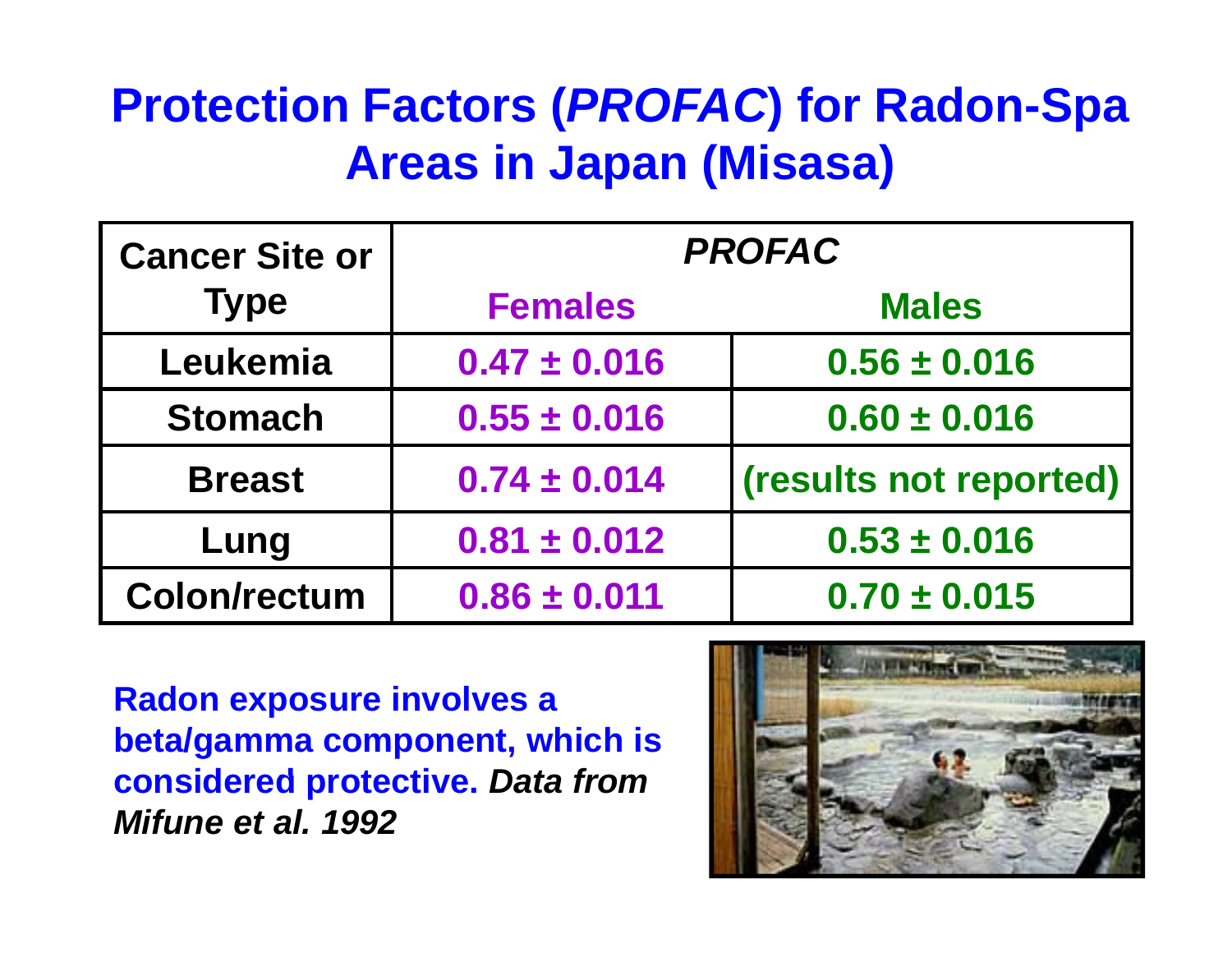### **Central Estimate of Indoor Radon**  *PROFAC* **Against Lung Cancer**



*Based on data from Thompson et al. Health Physics 94:228-241, 2008.*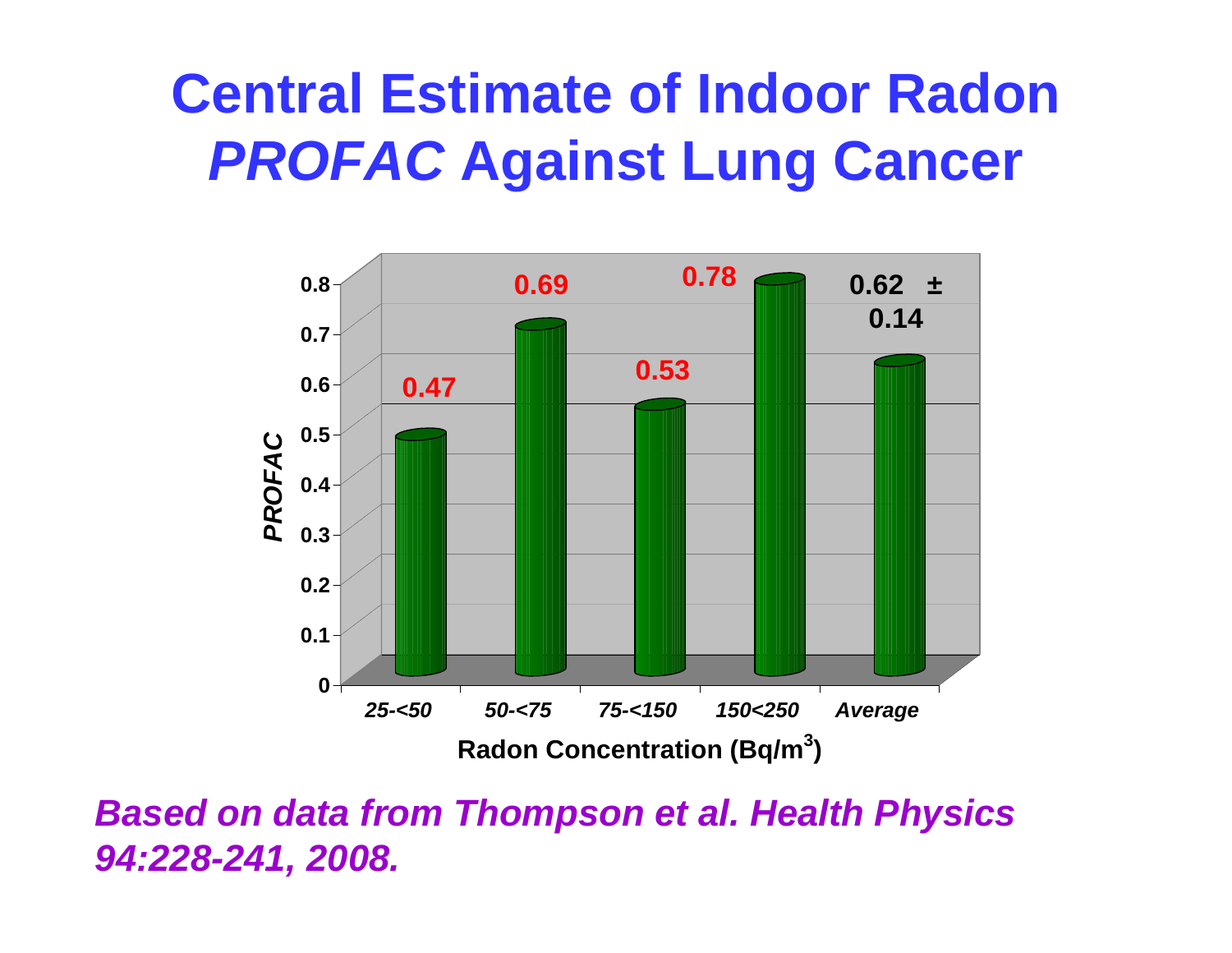## **Implications of Radiation ANP for Reducing Harm from Radiological and Nuclear Weapons**

- Low dose, sparsely ionizing radiation could be used to enhanced hematological recovery following lethal whole body irradiation as a result of radiological or nuclear incidents (*Lu Cai, 200 8*).
- Survivors of high radiation and chemical doses from radiological, nuclear, and chemical weapons could be at a high risk for cancer occurrence.
- Using repeated low doses or low-dose-rate exposure to sparsely ionizing radiation alone of in combination with other cancer preventative agents could reduce the number of cancer occurrences.
- Research is needed on determining optimal scheduling of doses and protective agent combinations.
- Age, genetic characteristics, and other factors may be important.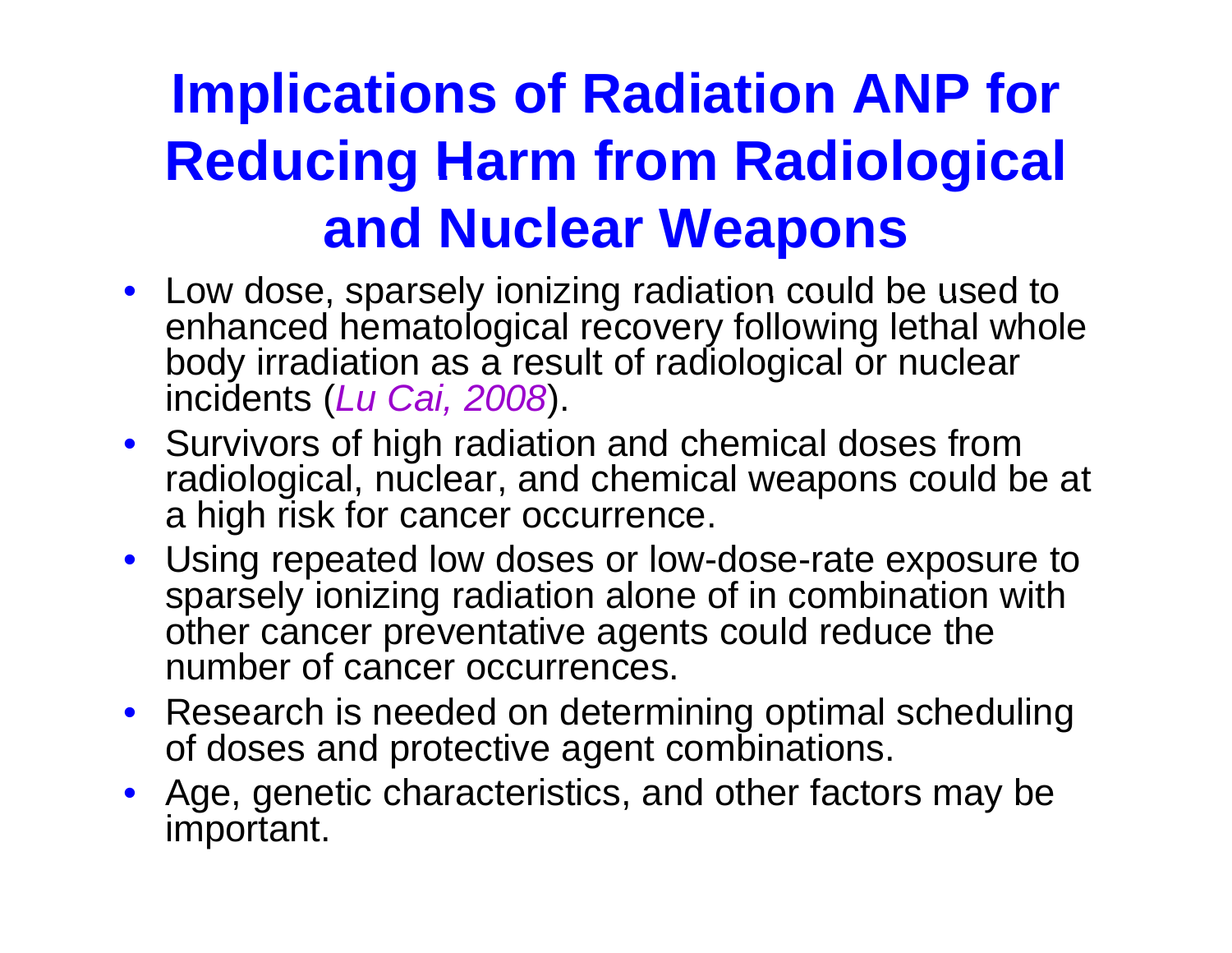# **Conclusions**

- Radiation ANP appears to be an evolutionary gift derived from the higher natural background levels that previously existed on Earth.
- Radiation ANP includes molecular (DNA repair), cellular (PAM process), immune system components.
- Radiation ANP provides a biological basis for radiation hormesis, since low doses and dose rates stimulate protection while high doses and dose rates are inhibitory.
- Low-dose, sparsely radiation could be used to enhance hematological recovery after lethal damage to bone marrow from radiological or nuclear terrorism incidents.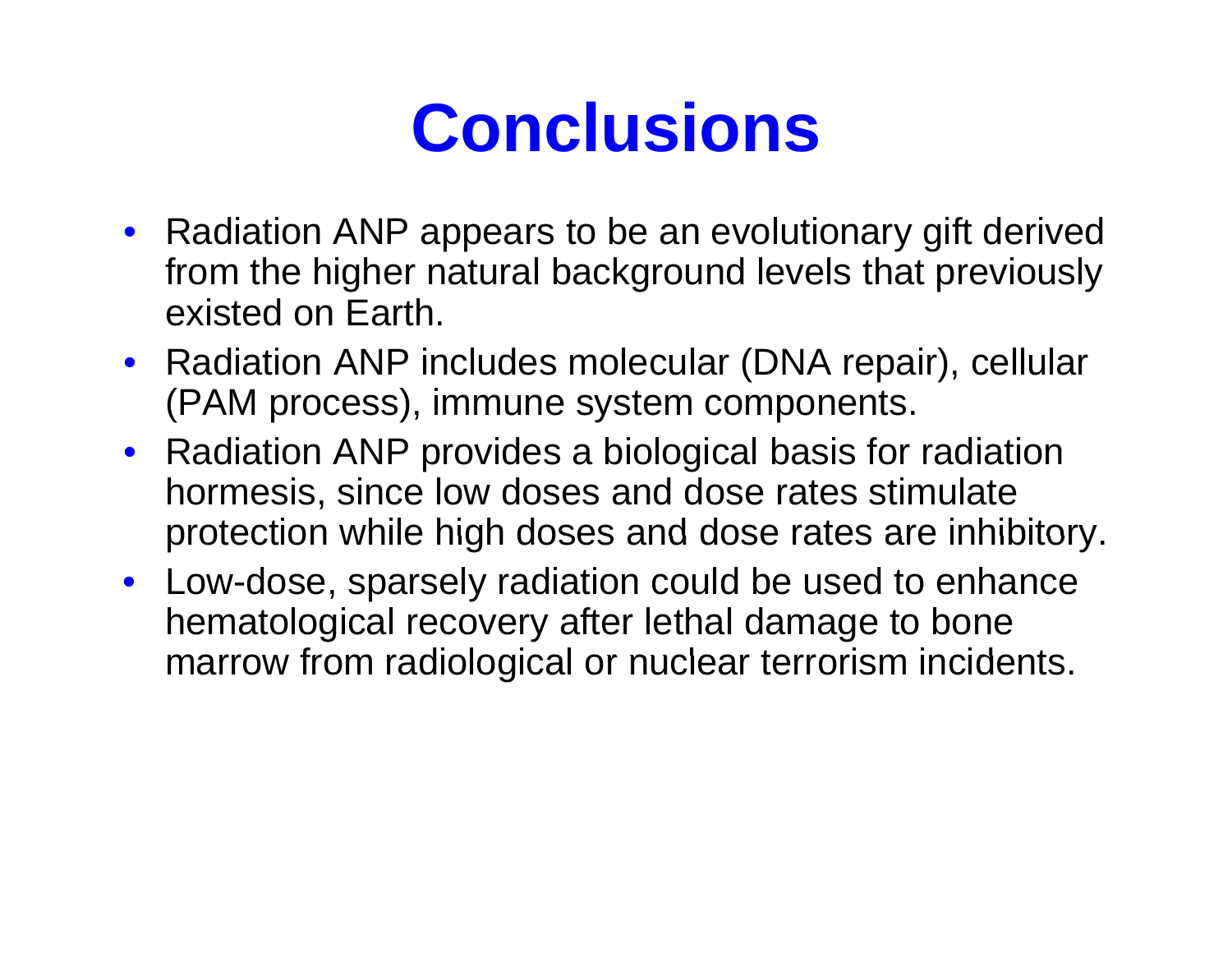### **Conclusions (continued)**

- Radiation ANP could be used in preventing cancer among high-risk individuals following terrorist or other incidents involving high radiation or genotoxic chemical exposures.
- Age, genetic characteristics, and other factors may be important determinants of the level of protection afforded.
- More research is needed related to using lowdose radiation to prevent disease occurrences for high-risk individuals.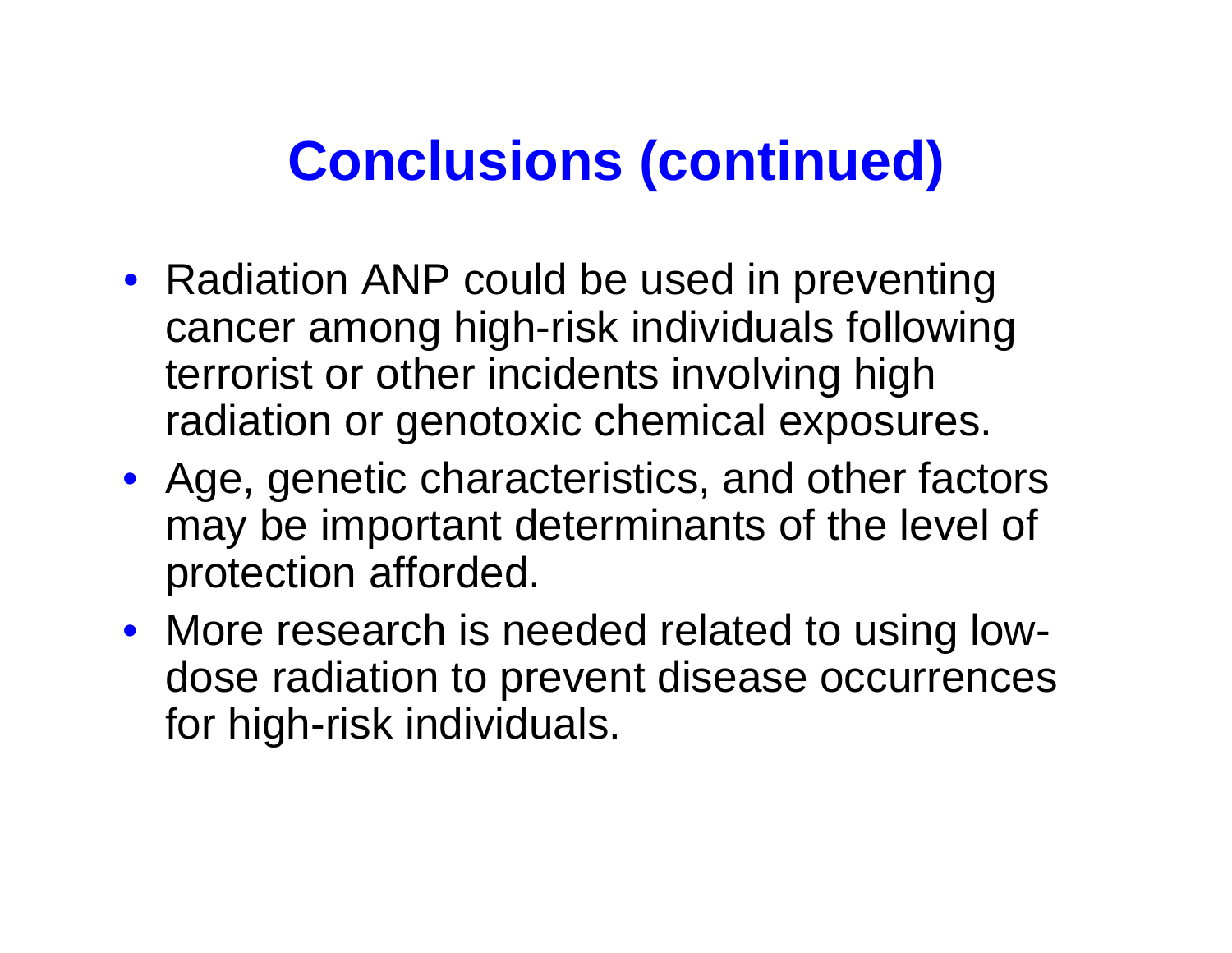### **International Collaborations**

- Dietrich Averbeck, France
- Ed Azzam, USA
- Georg Bauer, Germany
- Doug Boreham, Canada
- Shu-Zheng Liu, China
- Jerry Cuttler, Canada
- Kaushala Prasad Misra, India
- Ron Mitchel, Canada
- Les Redpath, USA
- K. Noy Rithidech. USA
- Kazou Sakai, Japan
- Chuck Sanders, Korea
- $\bullet$  Maurice Tubiana, France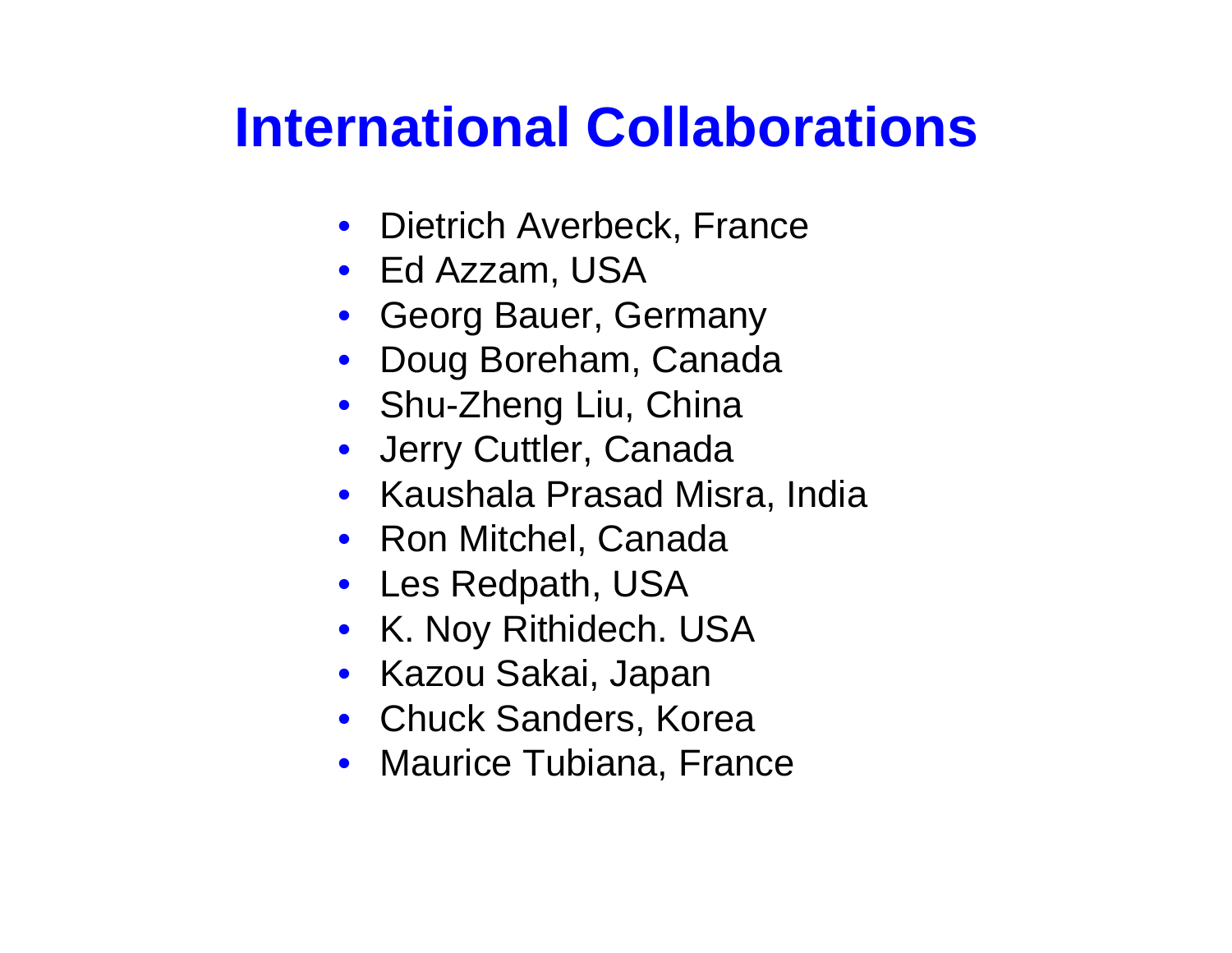### **Acknowledgements**

The preparation of this presentation was supported by Lovelace Respiratory Research Institute.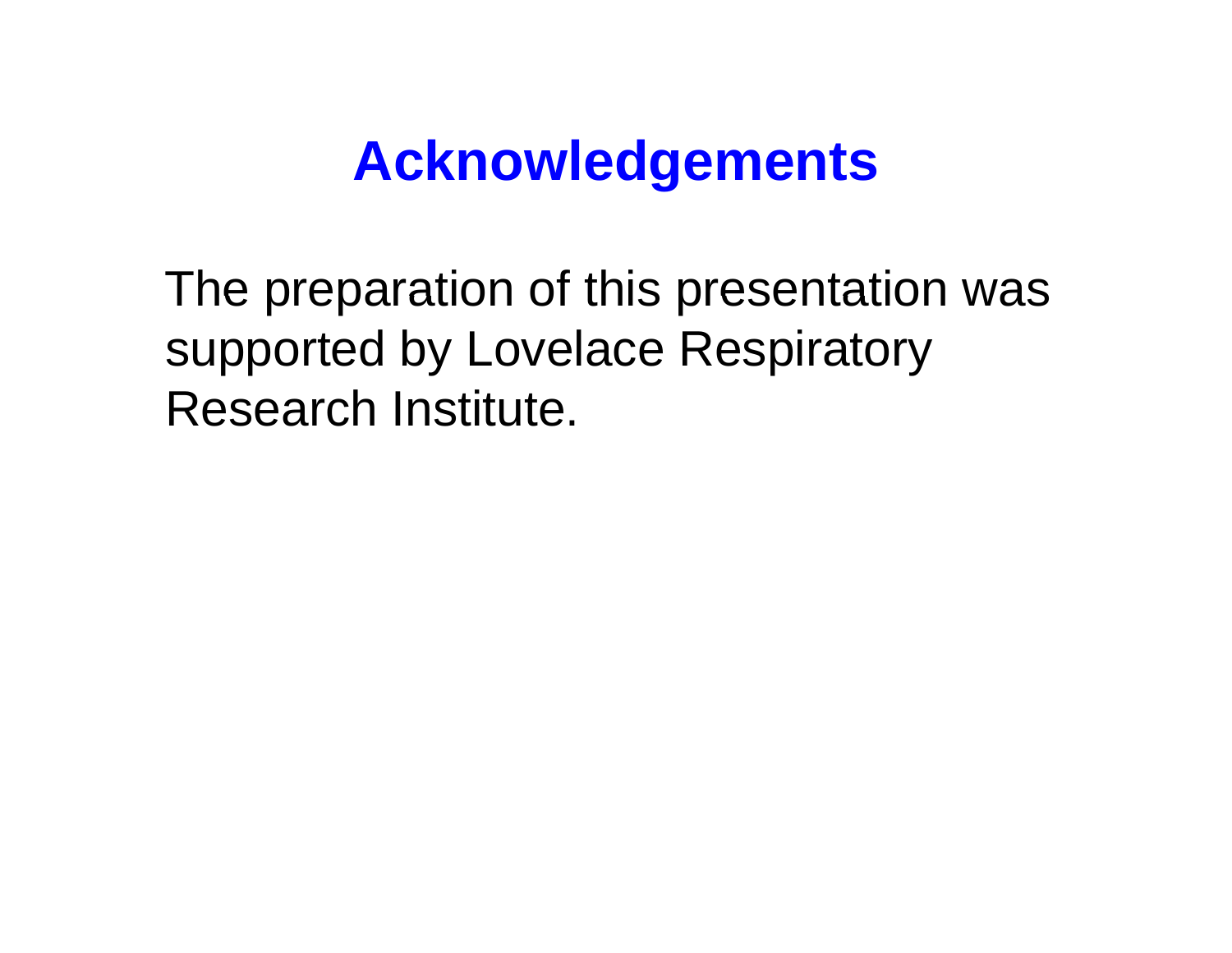### **Other Related Presentations**

http://www.radiation-scott.org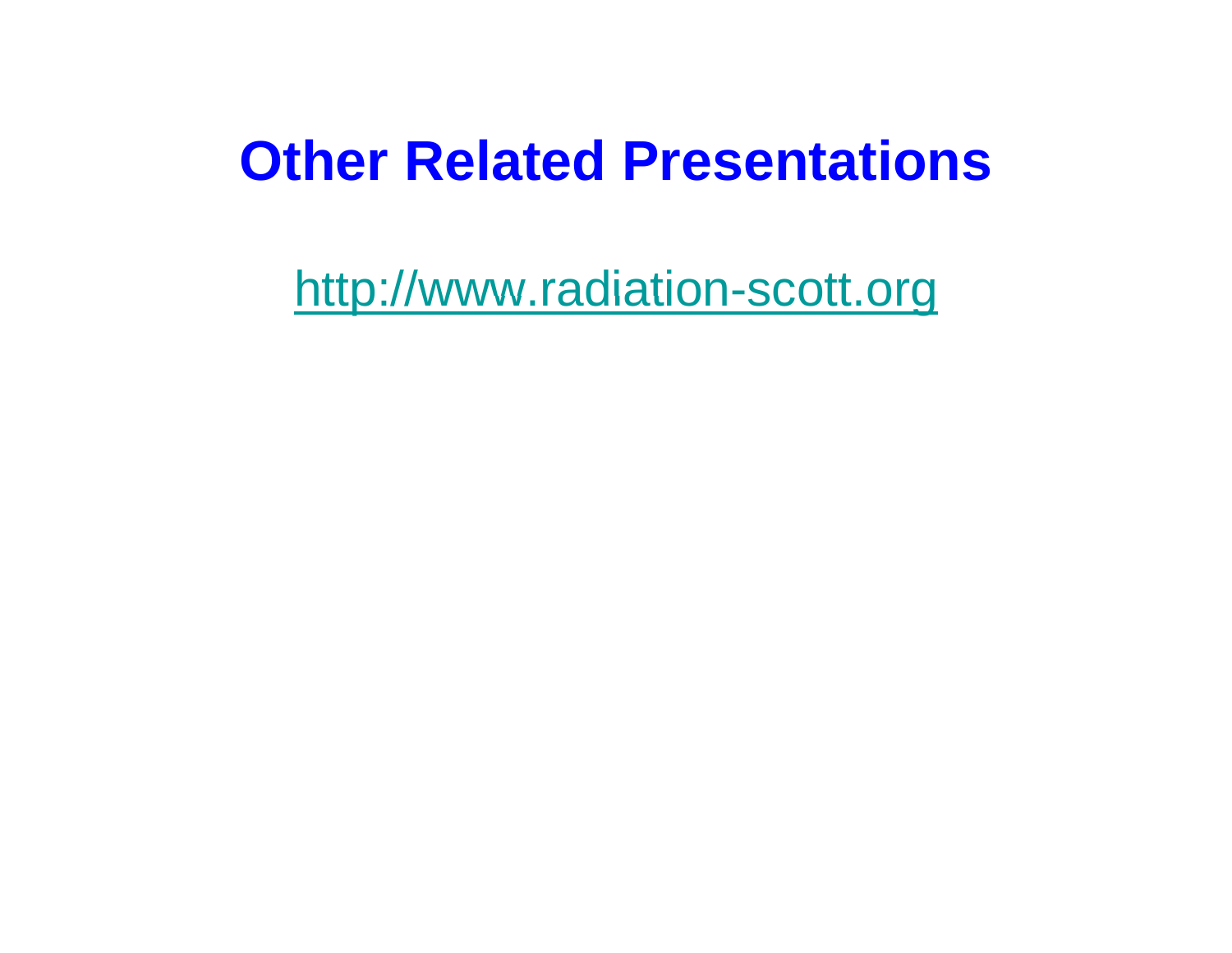# Backup Slides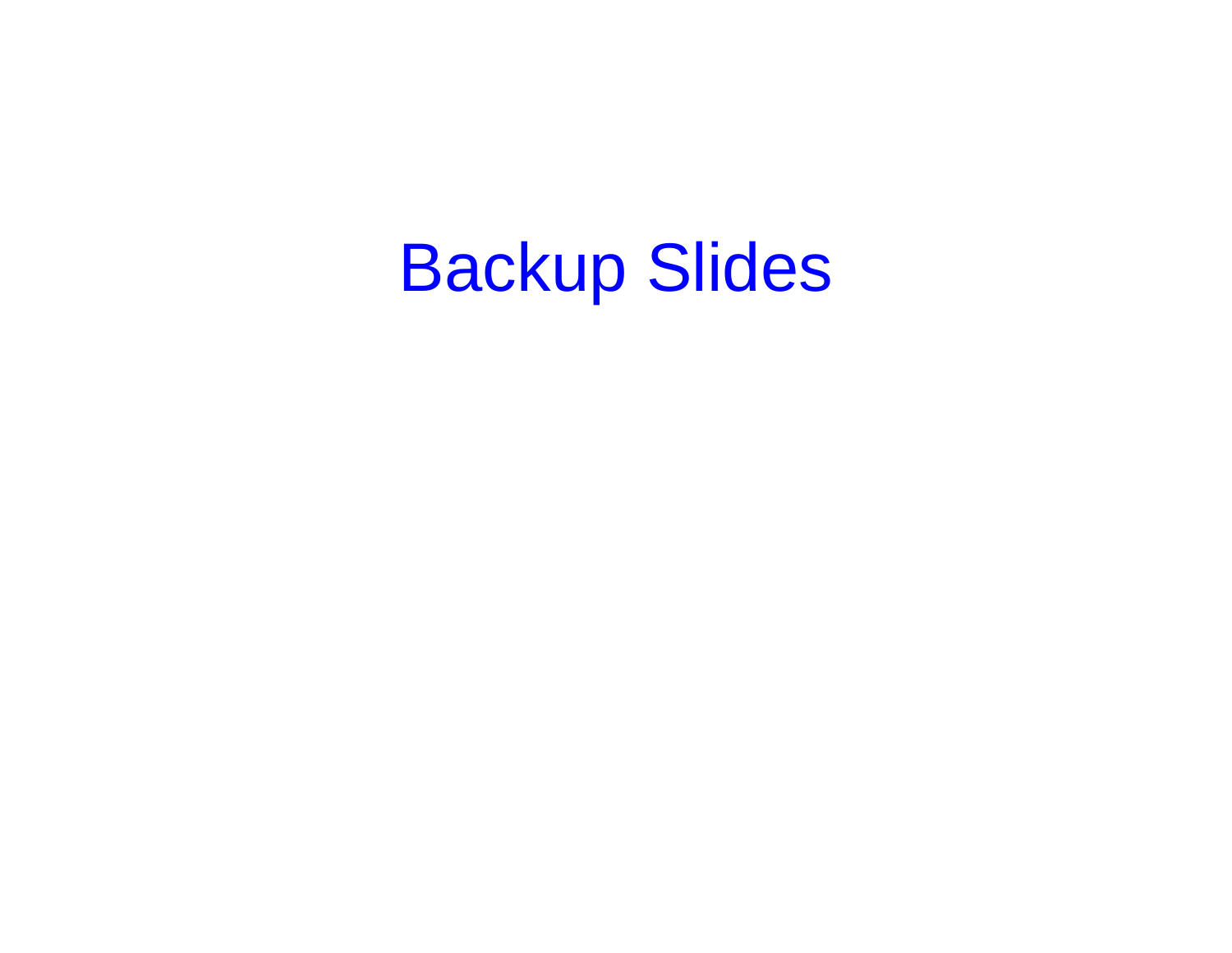#### **Ionizing Photon Radiation Bursts from Th d St Thunder Storms**

- 10-20 MeV photon radiation bursts are associated with thunder storms.
- The ionizing radiation arises just before a lightening strike and can travel kilometer distances.

*H i h J h Ph i Ham is o hnson, Phys ics World*

<u>http://physicsworld.com/cws/</u> article/news/31092



#### **Photo from:**\_\_\_\_\_\_\_\_

**http://www.pbs.org/wgbh/nova/sciencenow/3214/02 works.html**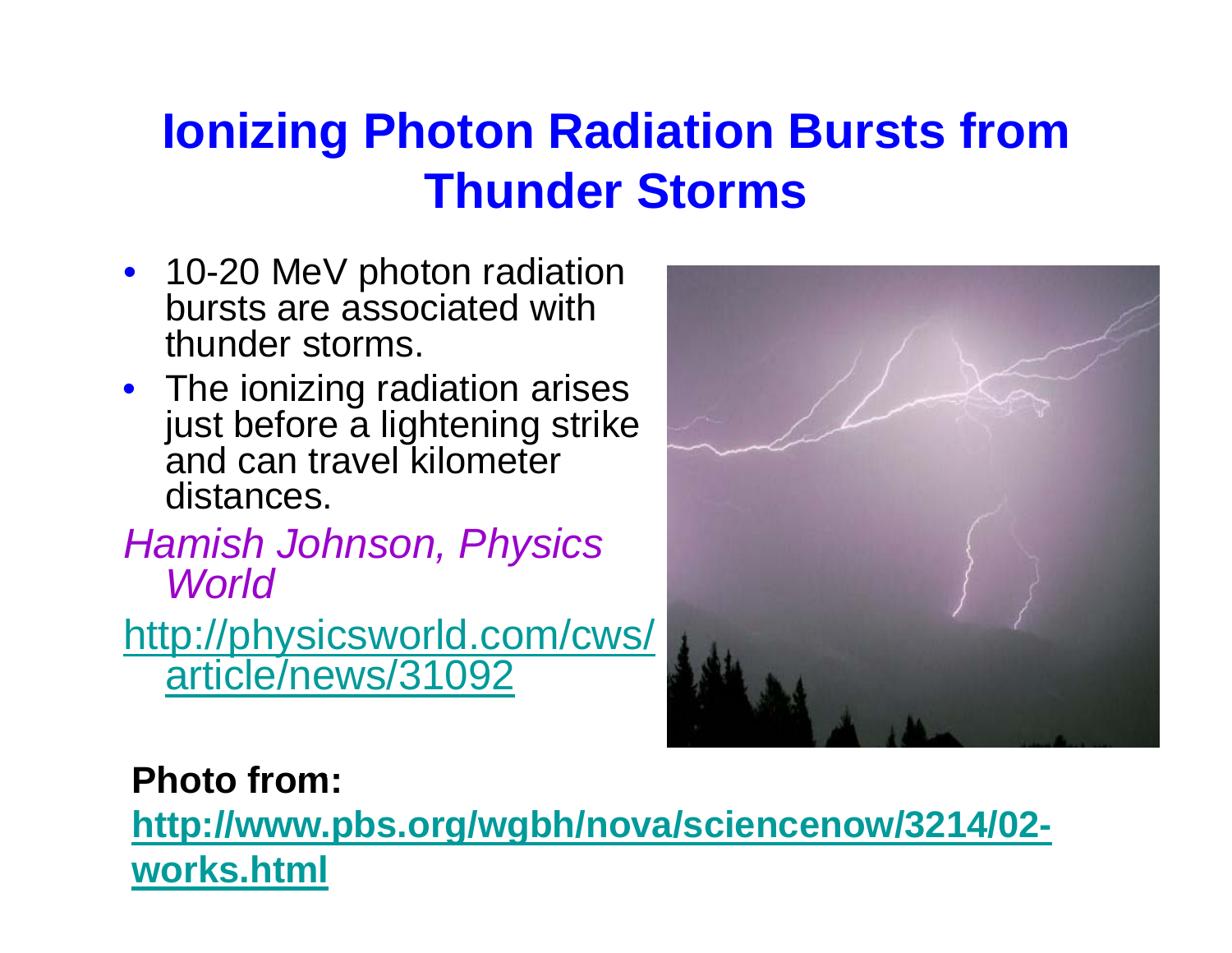### **Sources of Natural Background Radiation (BEIR VII Report, 2006)**

| <b>Exposure Pathway</b>         | Percentage contribution<br>to the dose to humans |
|---------------------------------|--------------------------------------------------|
| Cosmic rays, high-LET           | 4%                                               |
| Ingestion, high-LET             | 5%                                               |
| Inhalation, high-LET<br>(radon) | 52%                                              |
| Cosmic rays, low-LET            | 12%                                              |
| Ingestion, Iow-LET              | 7%                                               |
| Earth surface, low-LET          | 20%                                              |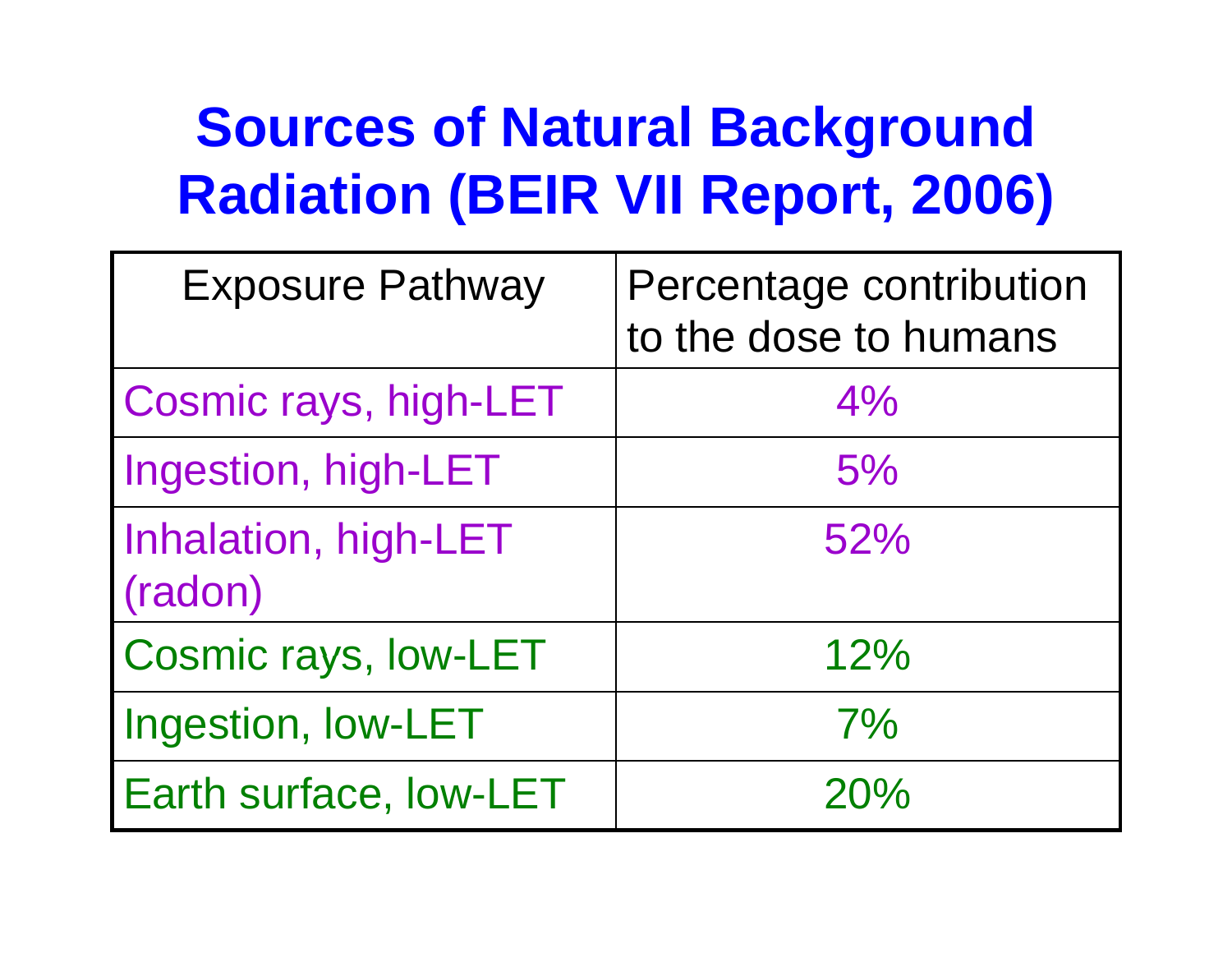#### **Radiation Penetration by Type**



*LET, linear energy transfer: average energy lost*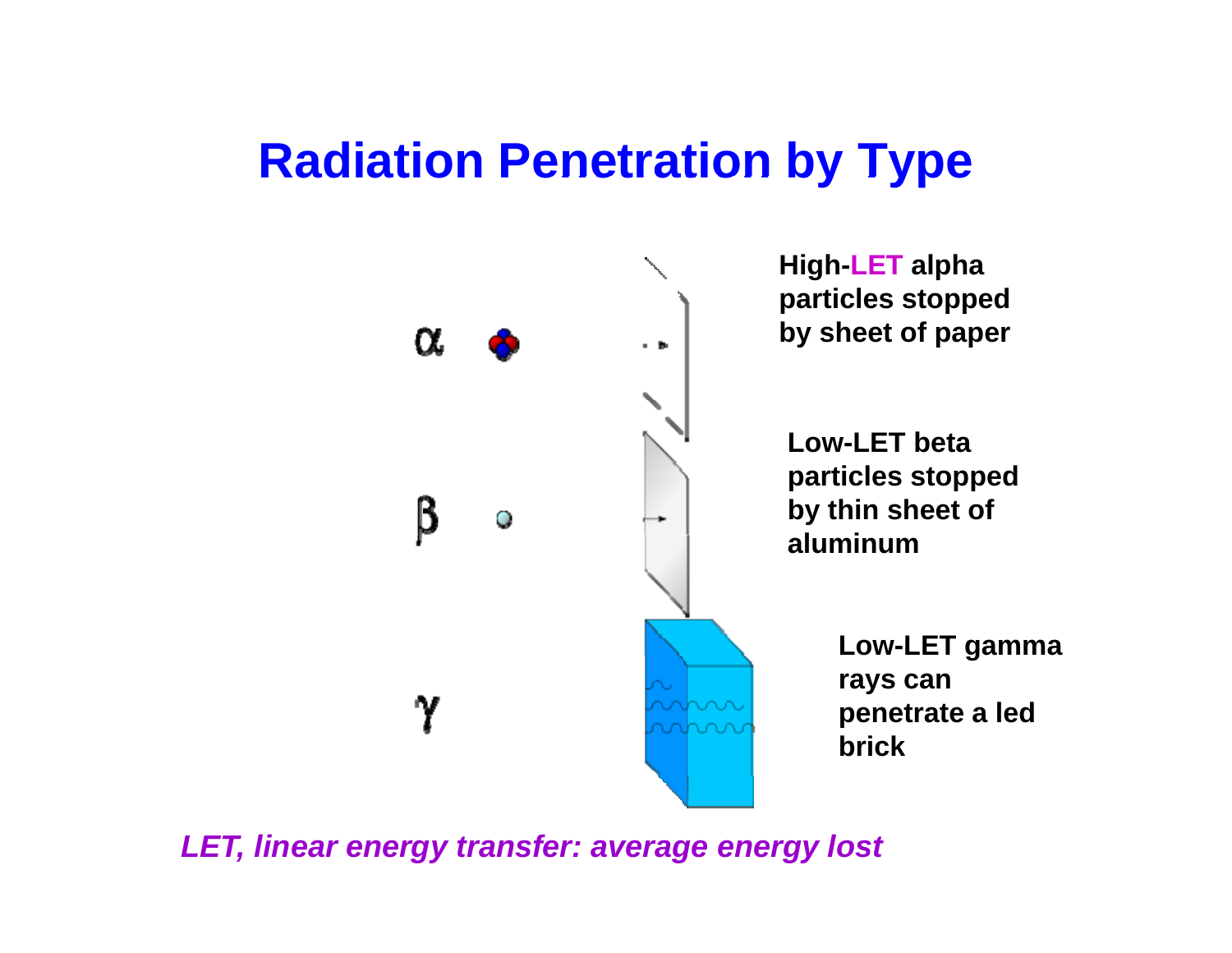#### **NCRP 2008 Meeting in Washington, DC**

**Dose-Response Relationships** 

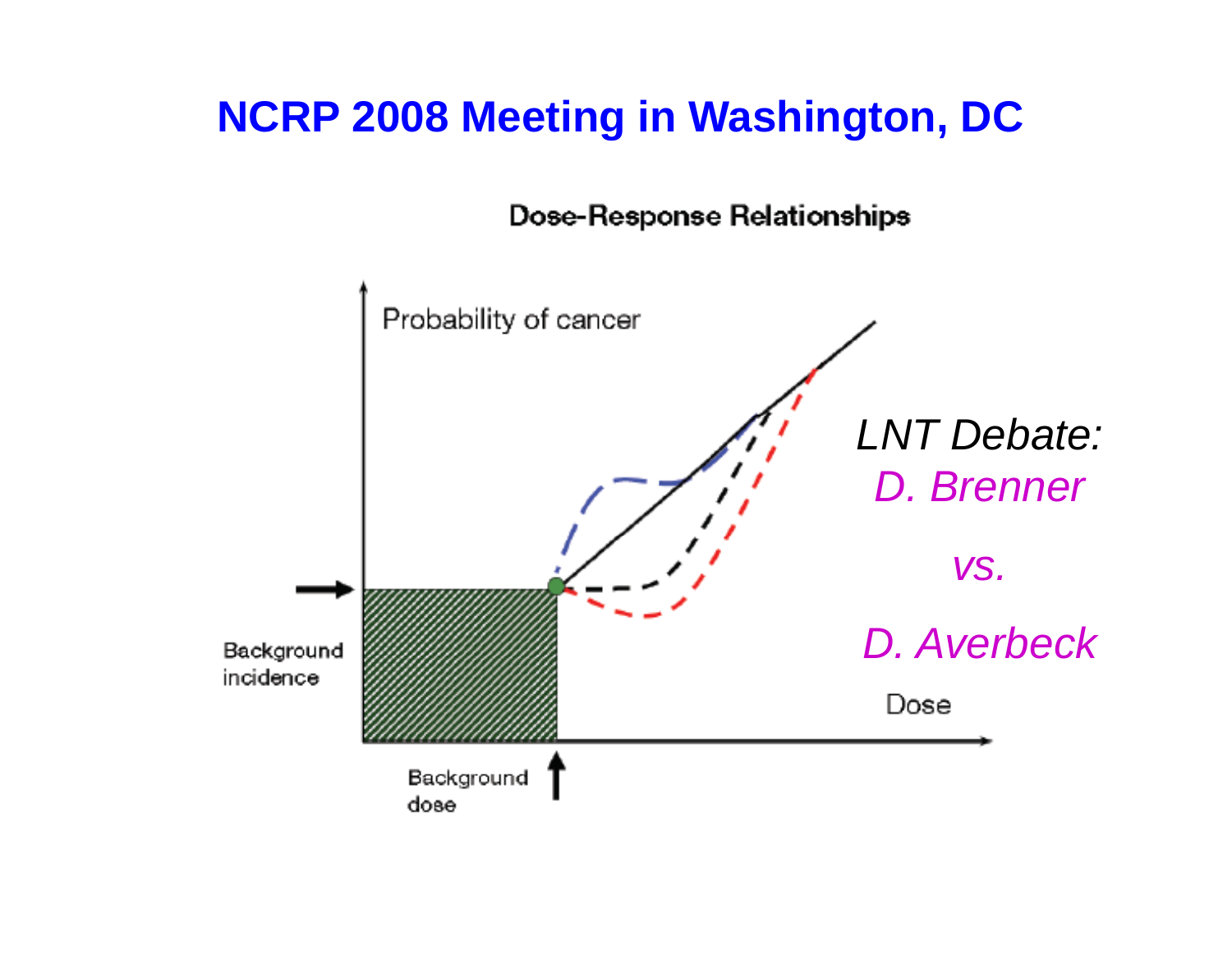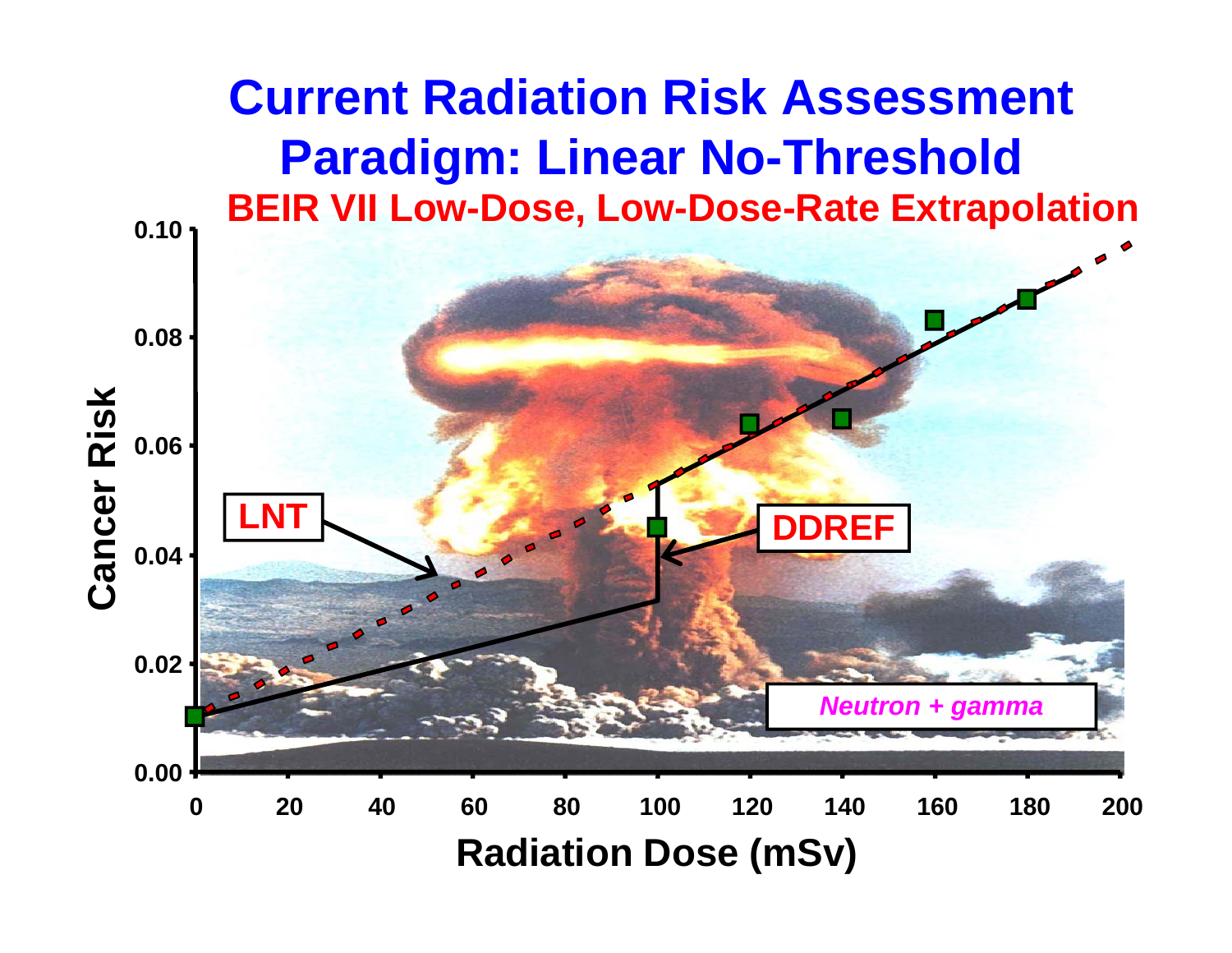

**Radiation-Phobia-Associated Impacts:**

- **Loss of lives associated with frantic evacuations.**
- **Severe injuries during evacuations.**
- •**Increased suicides and abortions.**
- **Increased psychosomatic disorders.**
- •**Increased drug /alcohol /cigarette abuse.**
- **Permanent abandonment of properties with low-level contamination.**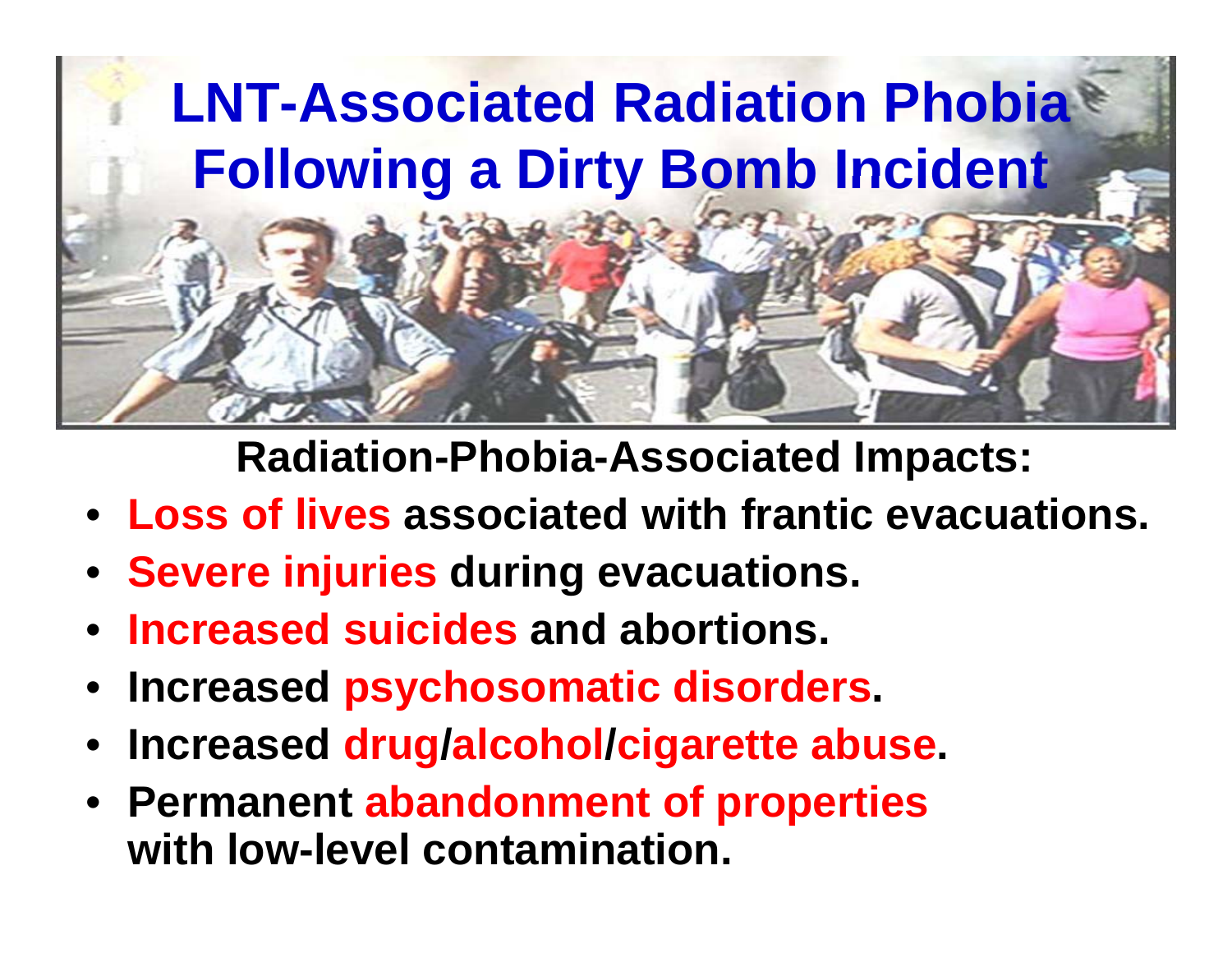# CT Scan



*D. Brenner & E. Hall, NEJM 357:2277-84, 2007.*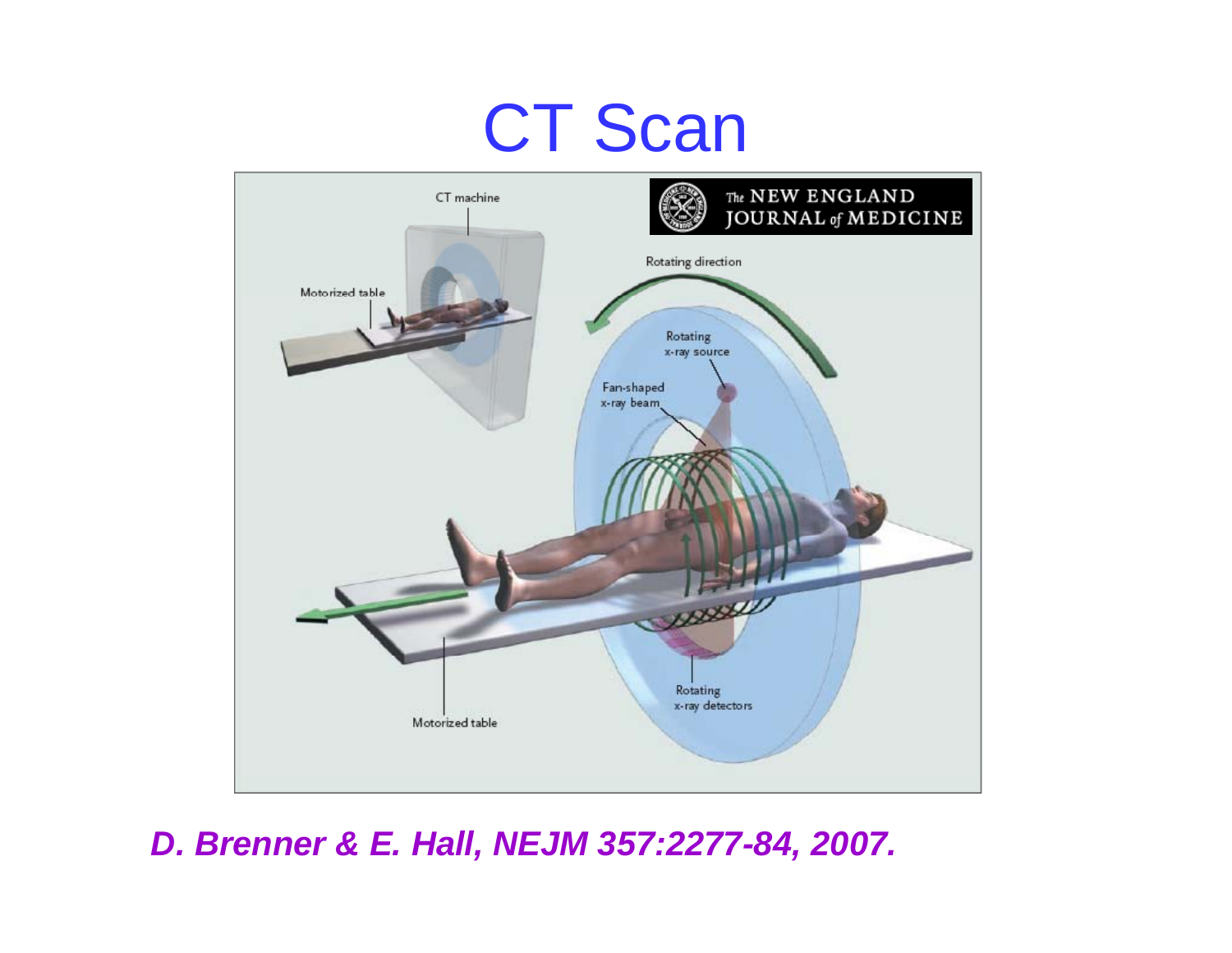#### **Typical Organ Radiation Doses from Radiologic St di (B & H ll 2007) udies (Brenner all**

| <b>Study Type</b>                       | <b>Relevant Organ</b> | Dose (mGy or<br>mSv) |
|-----------------------------------------|-----------------------|----------------------|
| Dental radiography                      | <b>Brain</b>          | 0.005                |
| Posterior-anterior<br>chest radiography | Lung                  | 0.01                 |
| Lateral chest<br>radiography            | Lung                  | 0.15                 |
| Screening<br>mammography                | <b>Breast</b>         | 3                    |
| <b>Adult abdominal CT</b>               | <b>Stomach</b>        | 10                   |
| <b>Neonatal abdominal</b>               | <b>Stomach</b>        | 20                   |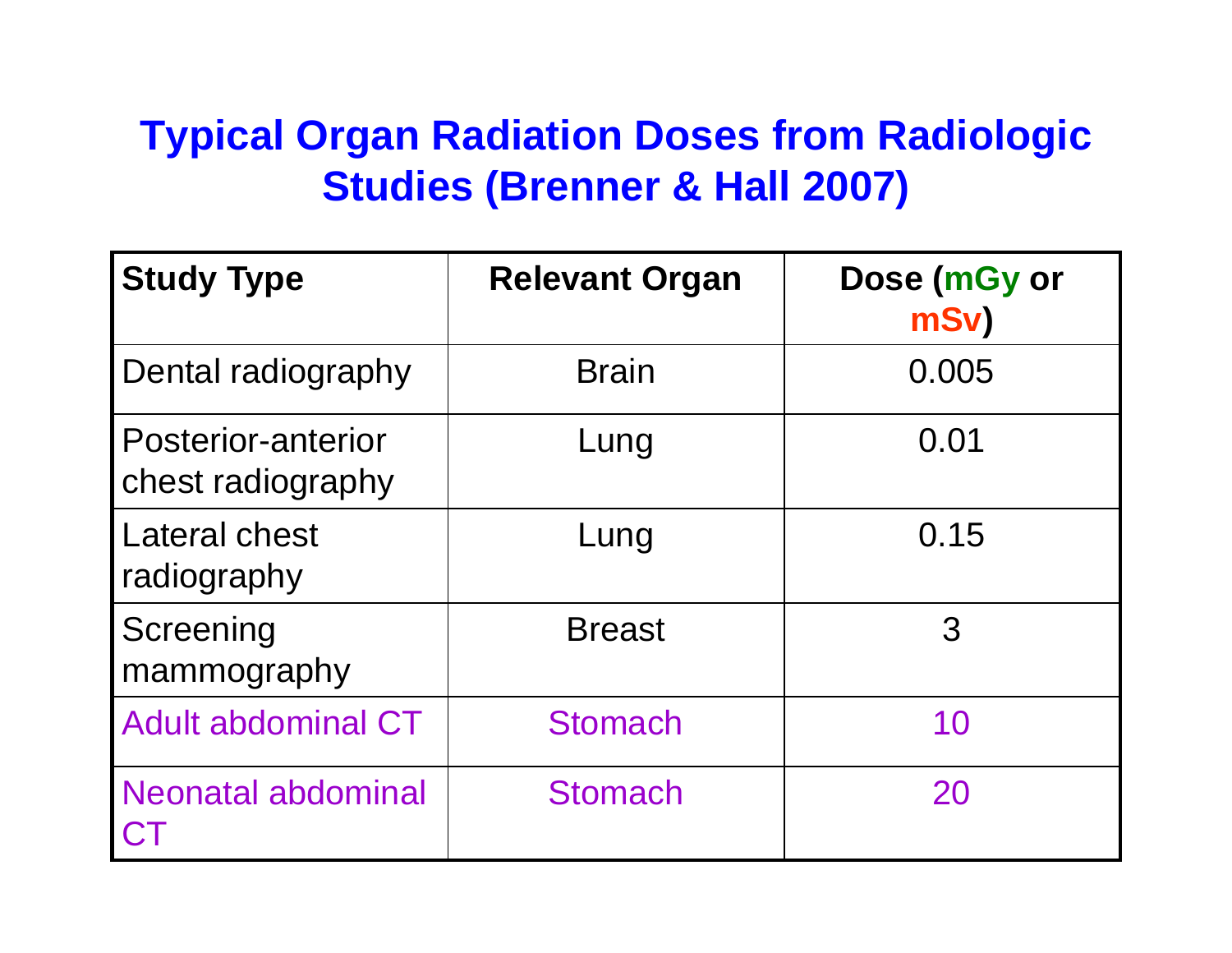#### **Hypothetical Cancer Cases for a Population of 50 Million Based on BEIR VII Risk Coefficient**

| <b>Radiation Dose</b> | <b>Hypothetical</b>    | <b>Hypothetical</b>  |
|-----------------------|------------------------|----------------------|
| (mSv)                 | Average                | <b>Radiation-</b>    |
|                       | <b>Individual Risk</b> | <b>induced Cases</b> |
| 100                   | 0.01                   | 500 thousand         |
| 10                    | 0.001                  | 50 thousand          |
|                       | 0.0001                 | 5 thousand           |
| 0.1                   | 0.00001                | 5 hundred            |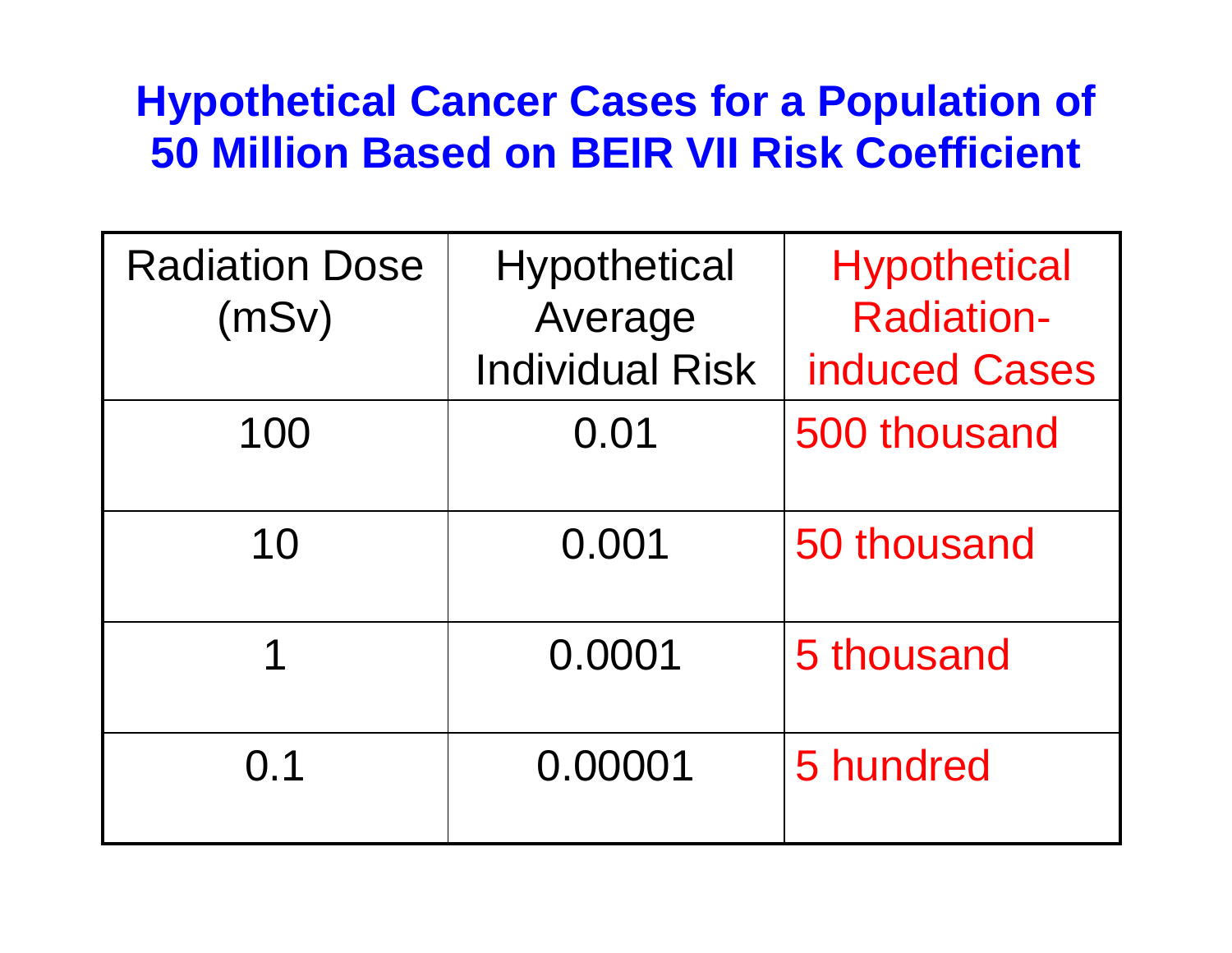### **Evolutionarily-Derived Contributors to Low-Dose, Low-LET Radiation Induced Protection**

- Induced DNA DSB repair, for doses above a threshold, which may be dose-rate dependent (*W. Olipitz and colleagues*).
- Stimulated immunity against cancer (S-Z) *Liu's group)*.
- **P**rotective **<sup>a</sup>**poptosis **<sup>m</sup>**edicated (**PAM**) (*G. Bauer's group)*.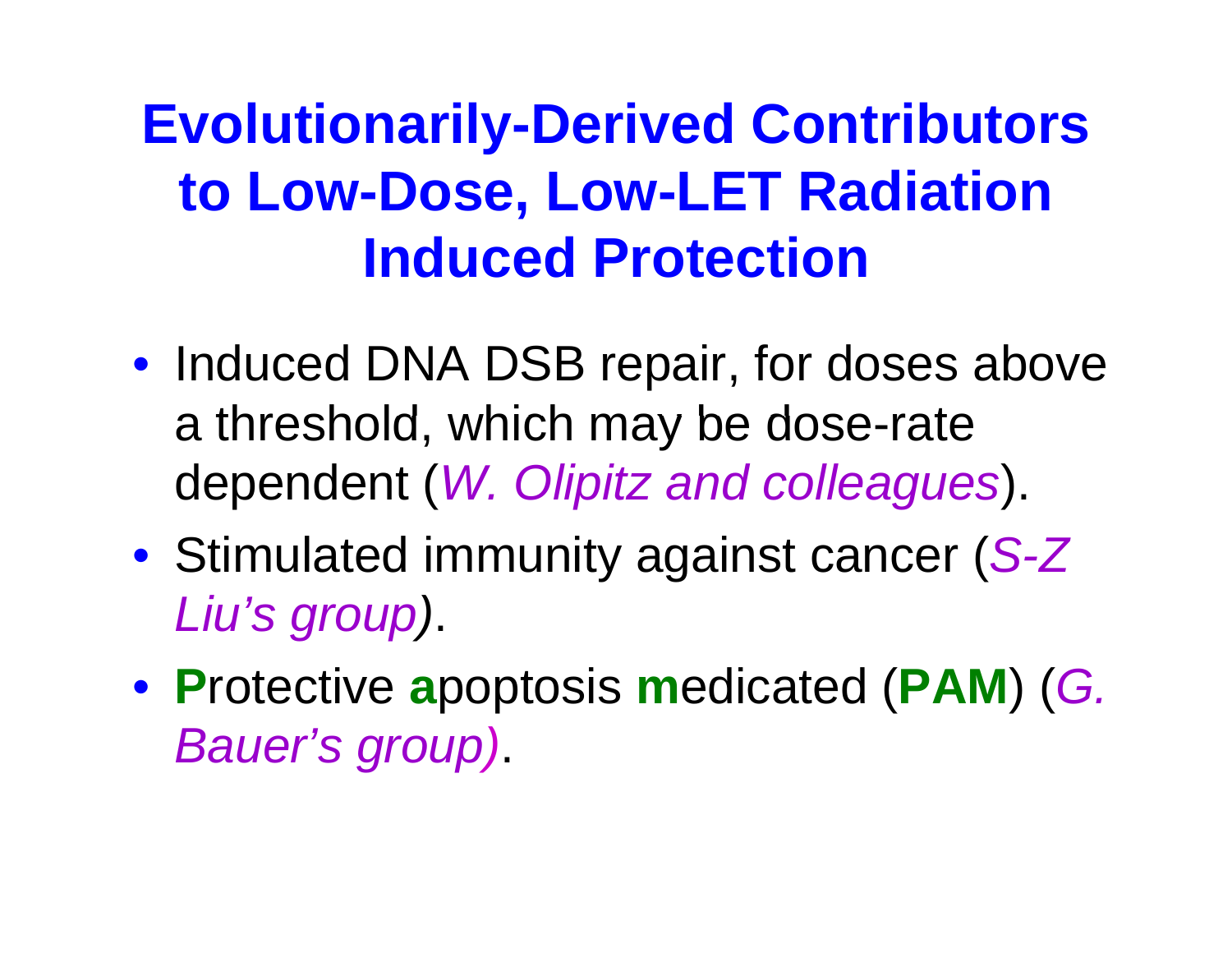#### **Small Doses of Low-LET Radiation Protected From Inversion Mutations in pKZ1 Mice**



*Small X-ray dose given hours after 1000 mGy dose protected T. Day, International Hormesis Conference 2006*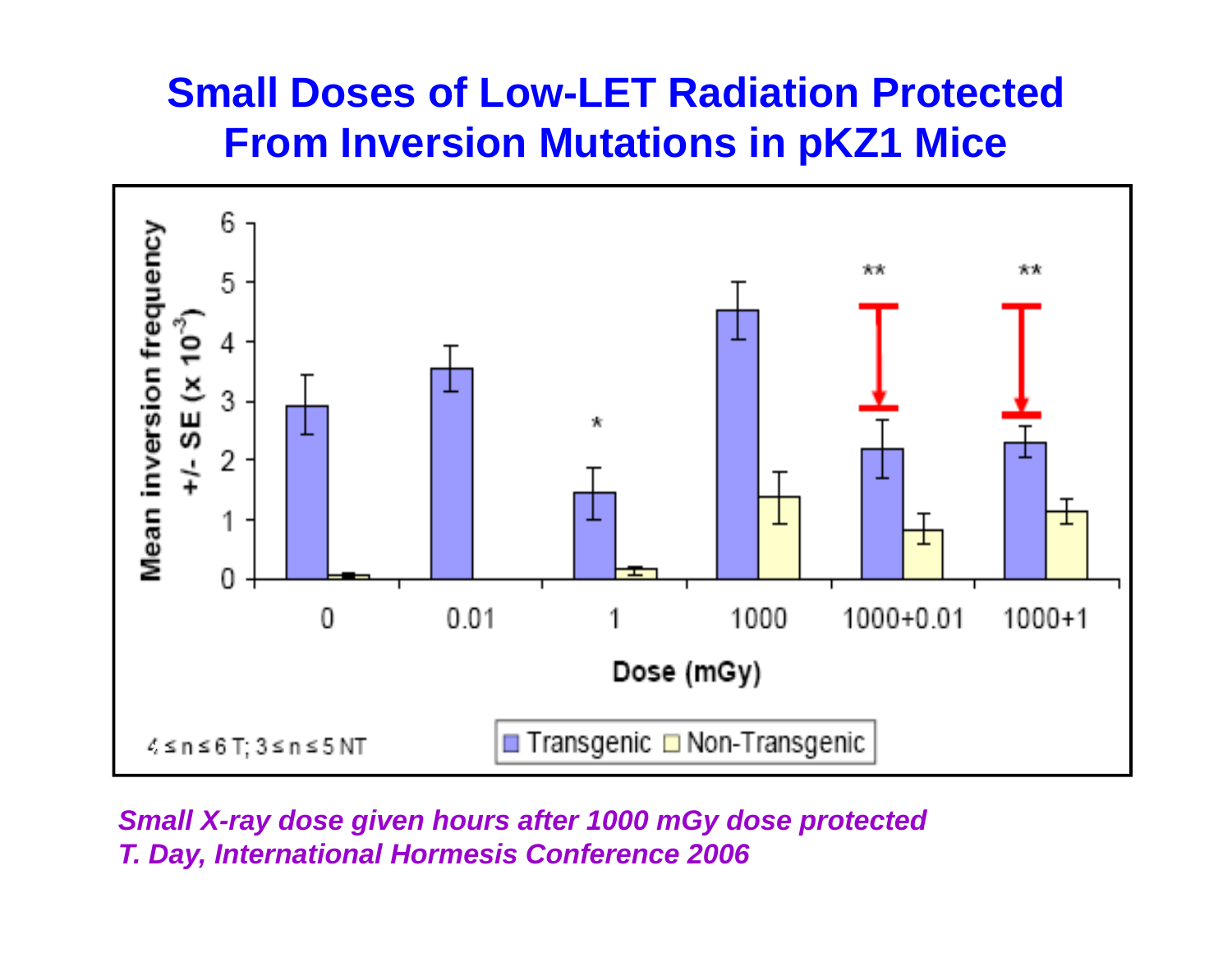#### **Diagnostic X-Ray ANP Against Spontaneous Lung Cancer in Canadian TB Patients**



*Data from Howe GR. Radiat. Res. 142:295-304,1995. Similar findings have been reported for breast cancer (Miller. N. Engl. J. Med. 321:1285-1289, 1989)*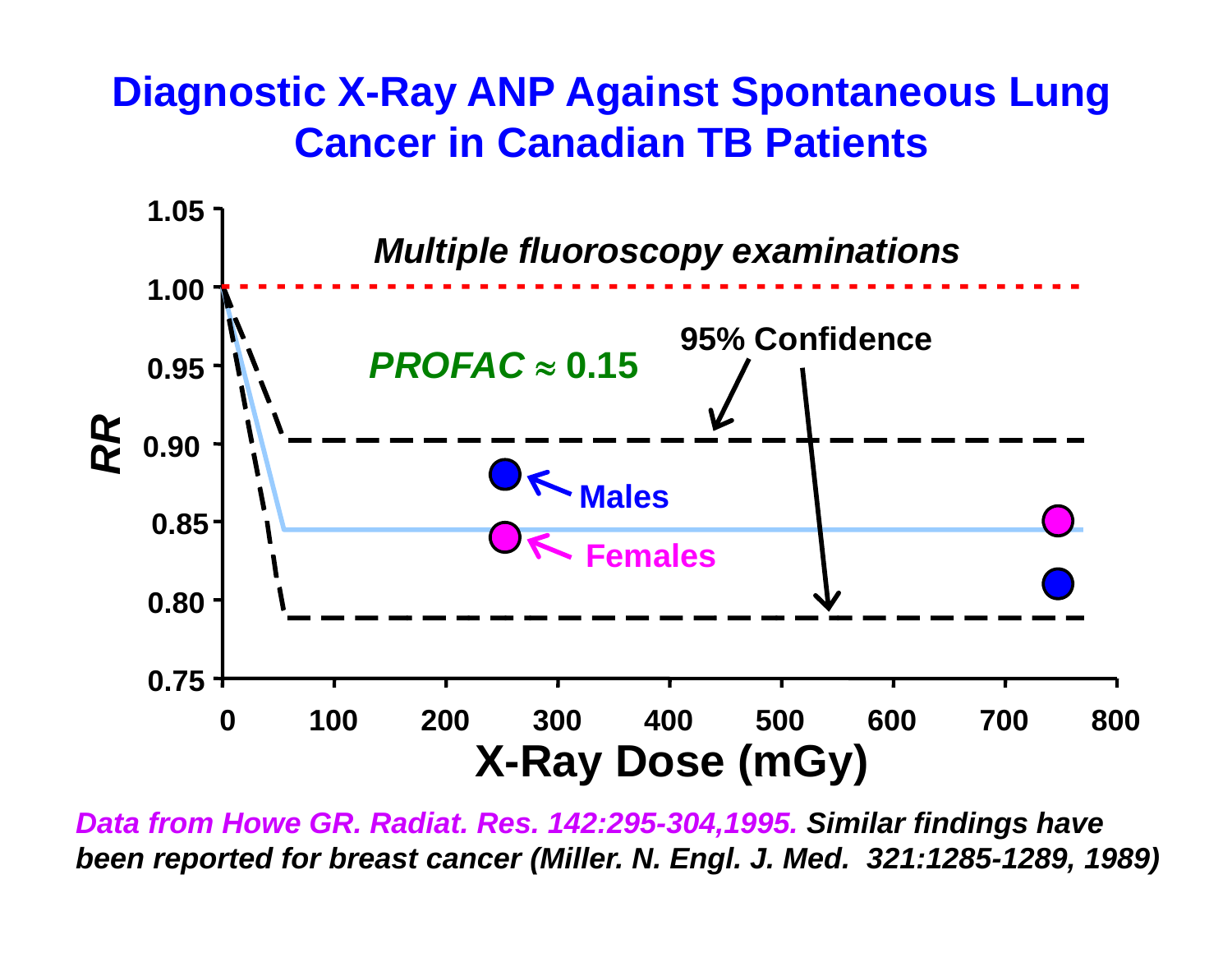### **Upper Bound X-Ray** *PROFAC* **Against Breast Cancer**



*Based on data (after multiple mammograms) from L. Nyström et al. Lancet 359:909 - 919(2002).*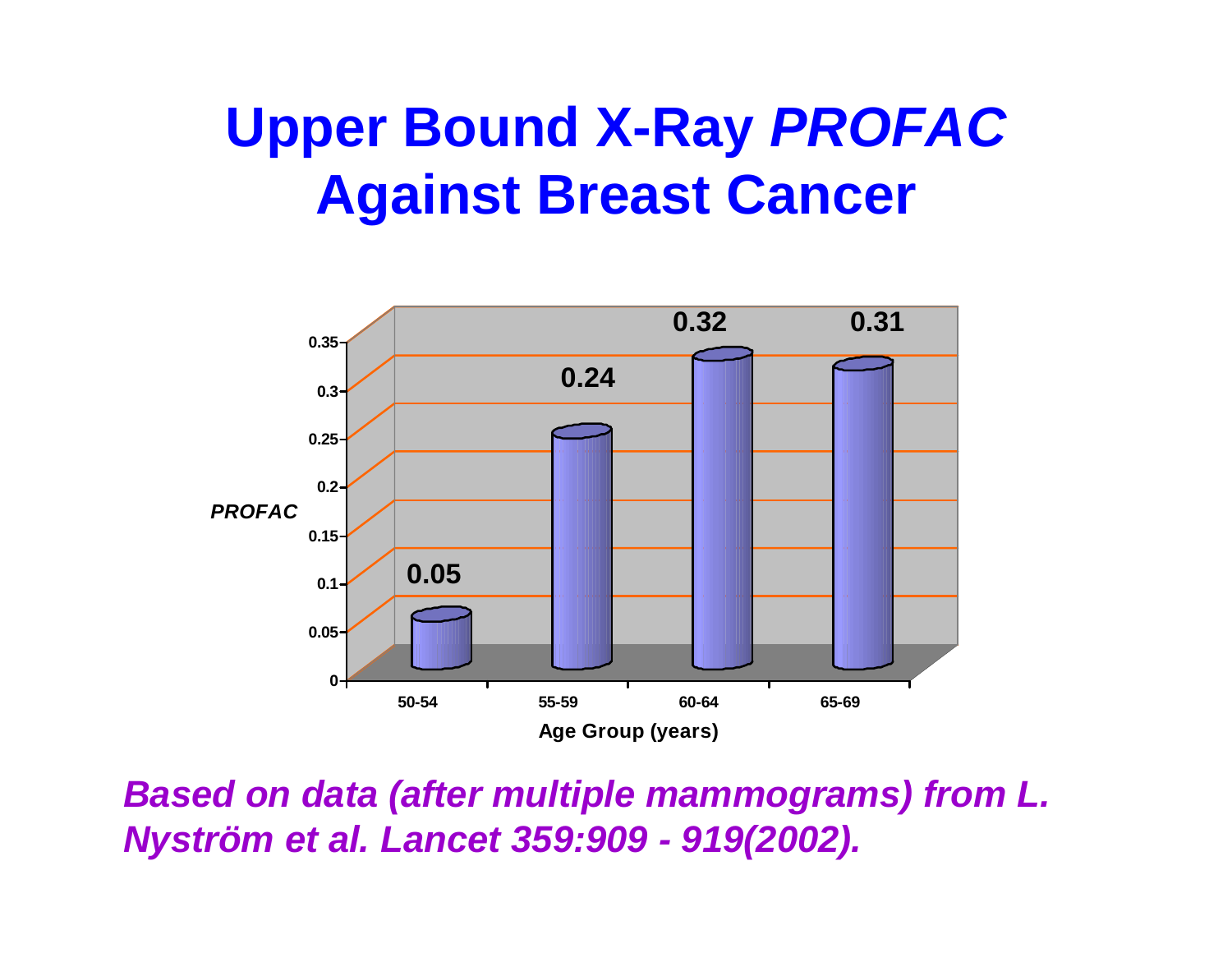#### **Low-Dose X-Ray ANP Against Lung Cancer** 75 mGy 24h before Lewis lung cancer cell implantation

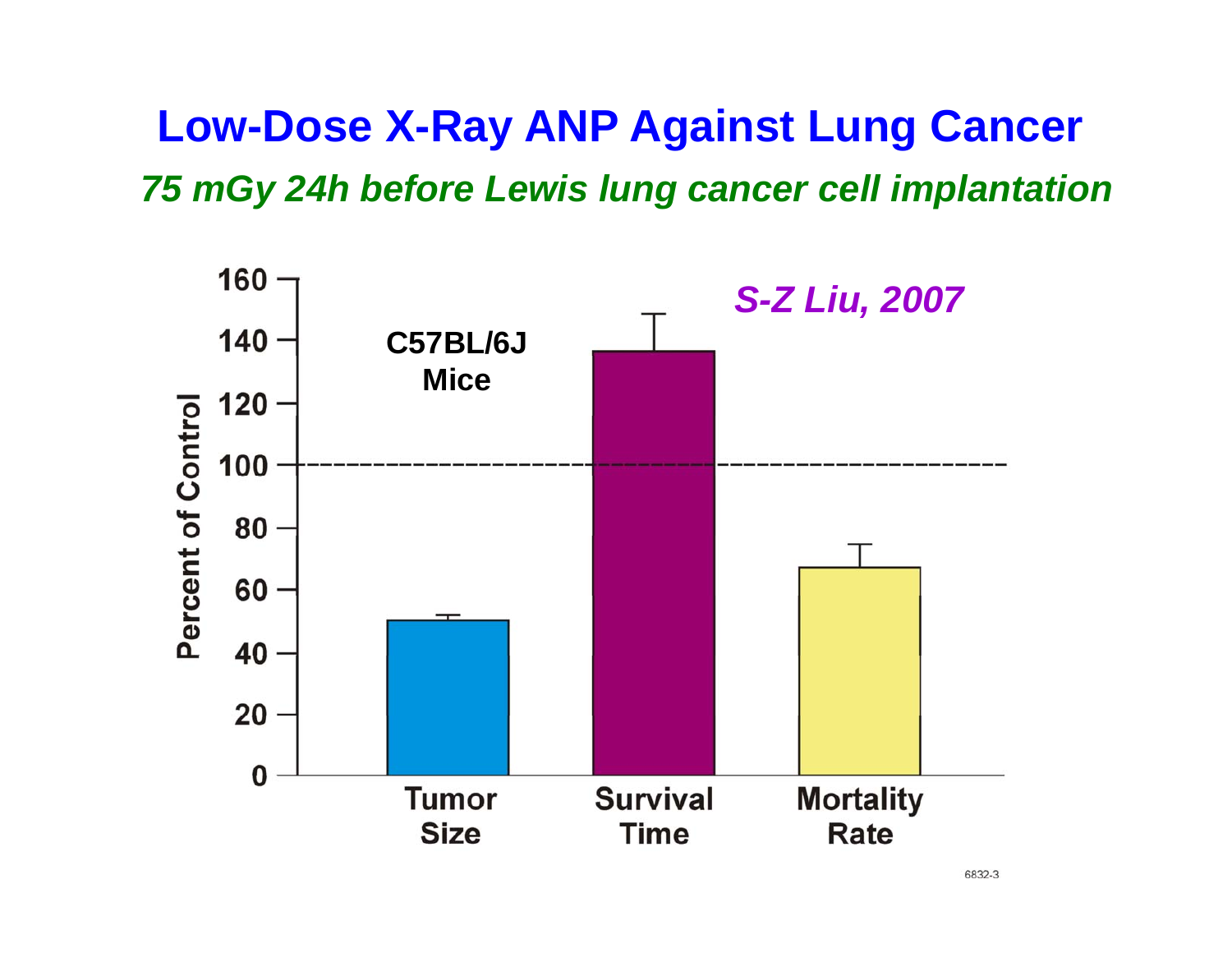### **Thymic Lymphoma Study of S-Z Liu**

- $\bullet$  Low dose X rays (25, 75, or 100 mGy) given before large X ray dose (1.75 Gy) to mice.
- Time interval between low and high dose was 6, 12, or 24 hours.
- Four cycles of dosing were given apparently to reduce acute toxicity.

#### *S-Z Liu, 2007.*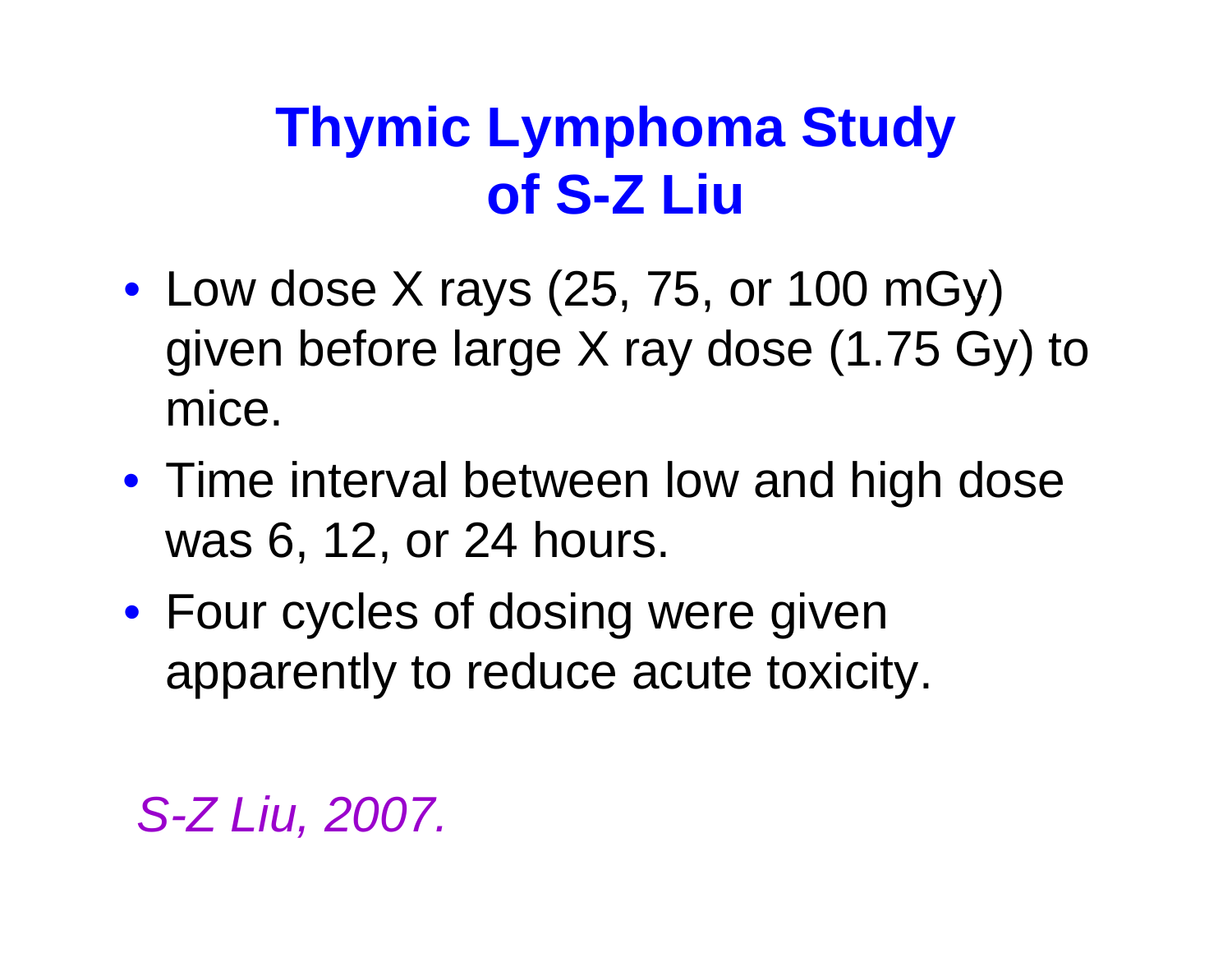#### **Low Dose ANP Against High Dose X-Ray Induced Thymic lymphoma in C57BL/6J Mice: Evidence for Stochastic Thresholds**

#### **HDR=1.75 Gy x 4**





*P*<0.05, \*\* *P*<0.01 *vs* 1.75Gy x 4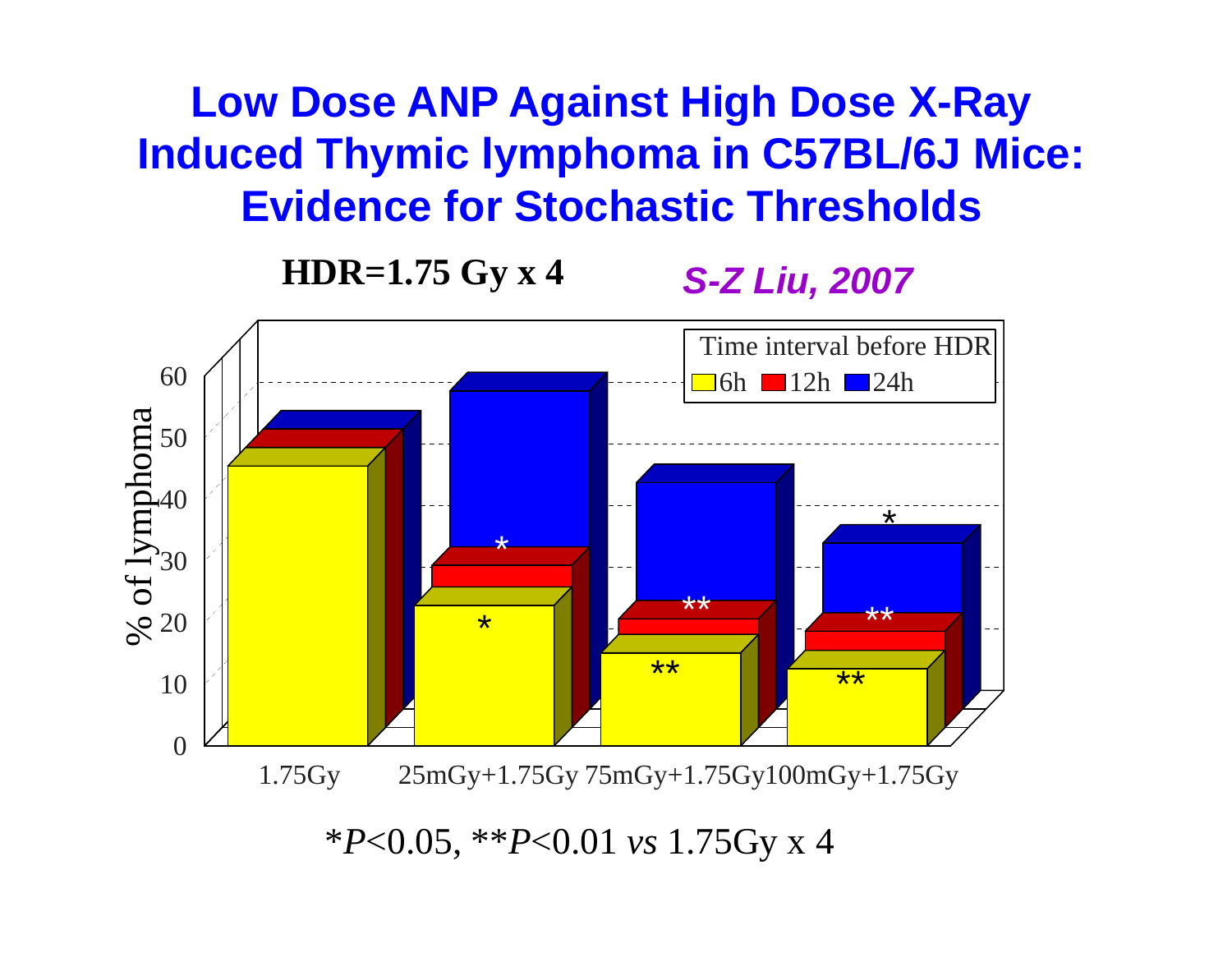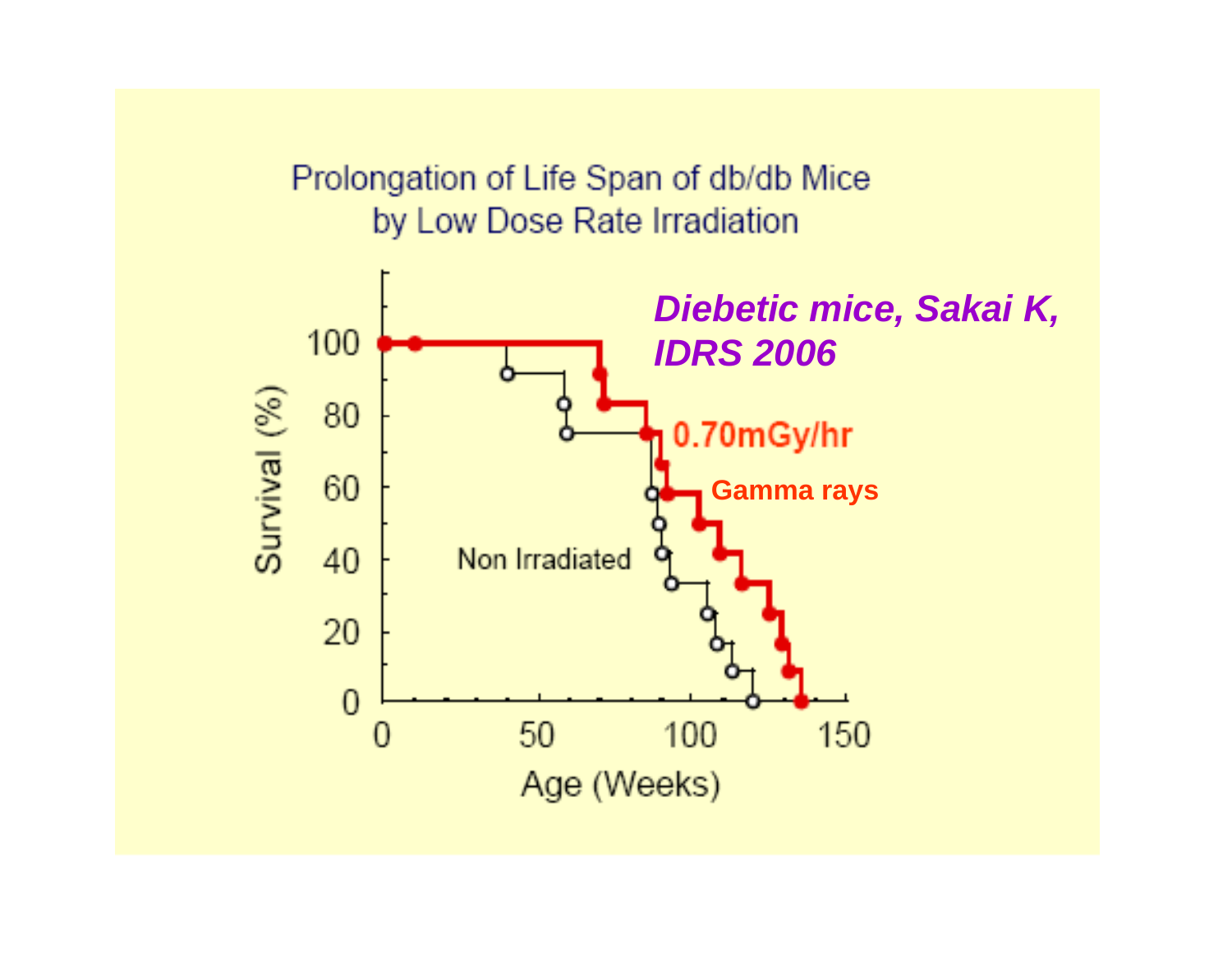### **Indoor Radon Lung Cancer** *PROFAC*  **Di t ib ti sribution**

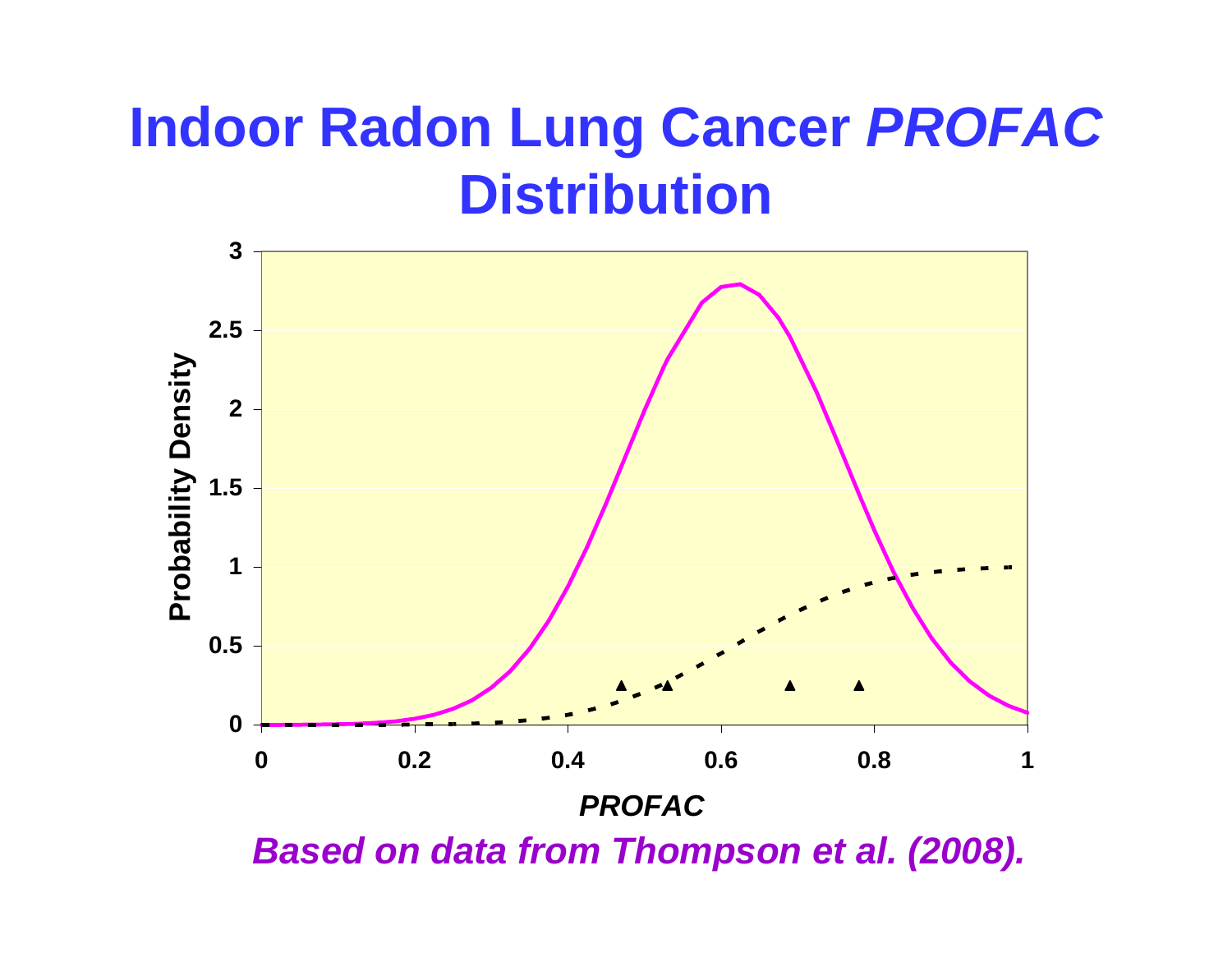#### **Related Literature**

- Azzam EI *et al*. 1996. Radiat. Res.146:369-373.
- $\bullet$ Bauer G 2000.Anticancer Res. 20(6B):4115-4139.
- $\bullet$ Bauer G 2007. Int. J. Radiat. Biol. 83:873-888.
- $\bullet$ Brenner DJ, Hall EJ 2007. NEJM 357:2277-84.
- Chen WL *et al.* 2007. Dose-Res ponse 5:63-75.
- $\bullet$ Day TK *et al.* 2006. Radiat. Res. 166(5): 757-766.
- $\bullet$ Day TK *et al.* 2007. Radiat. Res. 167(6 *)*:682-692.
- $\bullet$ • Dranoff G 2004. Nat. Rev. Cancer 4:11-22.
- $\bullet$  Jaworowski Z 2001. Symposium "Entwicklungen im Strahleschutz", Munich, 29 November 2001.
- $\bullet$ • Higson DJ *et al.* 2007. Dose-Response 5:259-262.
- Howe GR 1995. Radiat. Res. 142:295-304.
- • Feinendegen LE *et al.* 2007. Experimental Hematology 35:37- 46.